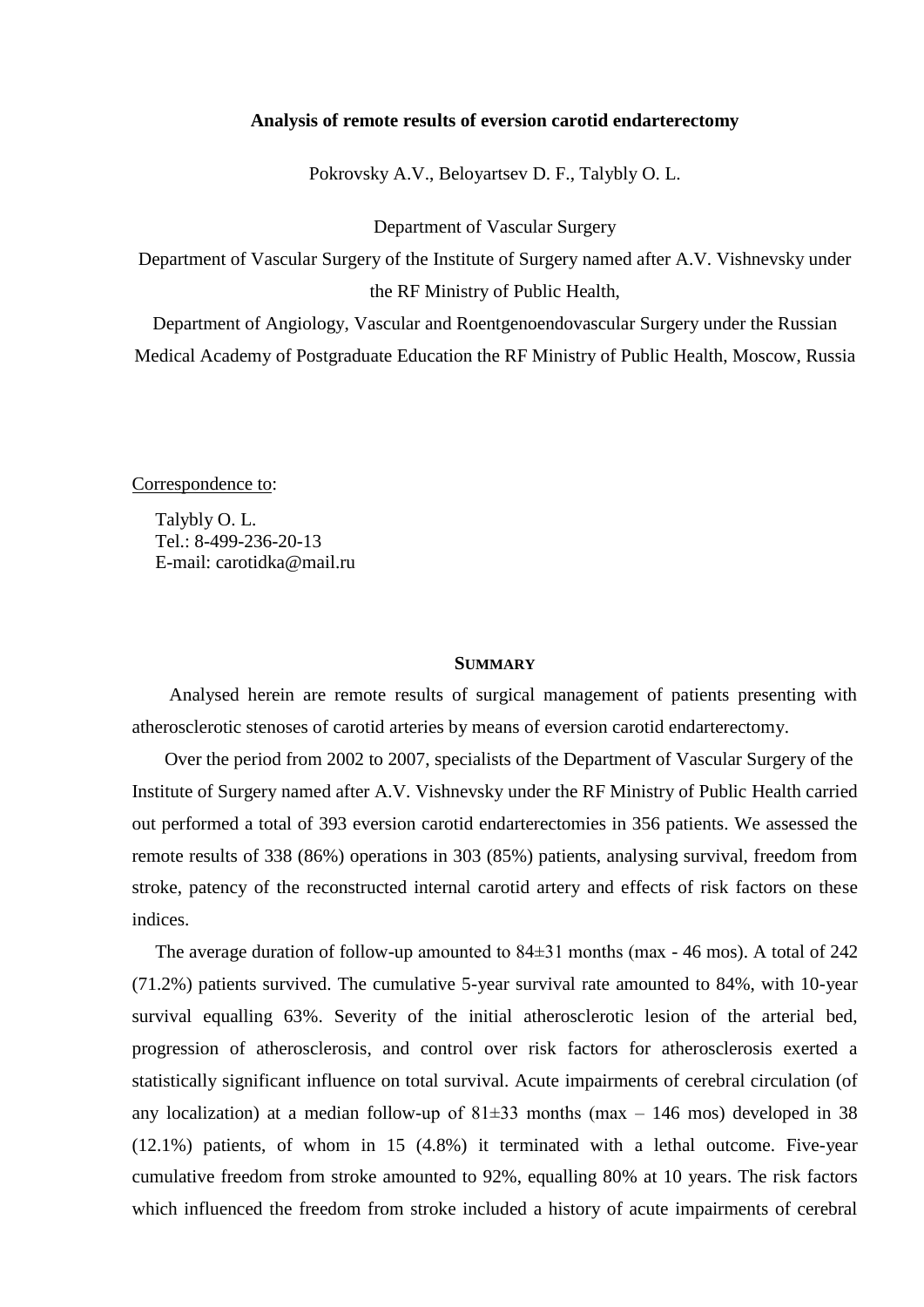circulation, restenoses of the reconstructed ipsilateral internal carotid artery  $($ >70%), and diabetes mellitus. Amongst the examined by means of ultrasonography 164 patients, patency of the reconstructed ipsilateral internal carotid artery at an average follow-up of  $75\pm28$  months (max – 135 mos) amounted to 95%. Haemodynamically significant restenoses ( $\geq$  70%) were revealed in eight (5%) cases. Of these, three (2%) patients had narrowing of 70-89% and the remaining five (3%) patients had narrowing of  $\geq$  90% (including 2 occlusions of the reconstructed ipsilateral internal carotid artery). We revealed no risk factors influencing the development of restenosis of the reconstructed ipsilateral internal carotid artery after eversion carotid endarterectomy.

 The obtained findings give grounds to consider eversion carotid endarterectomy as a safe and reliable method for treatment of atherosclerotic lesions of carotid arteries and, consequently, for prevention of stroke. Control of risk factors may improve remote results of surgical treatment.

 KEY WORDS: eversion carotid endarterectomy, survival, acute cerebral circulation disorders, restenosis, remote results

#### **Introduction**

 Cerebrovascular diseases due to high incidence prevalence and severe aftermaths consequences for population health constitute are of the main medical and social concern. According to the WHO data annually cerebrovascular diseases about approximately 5 million people die of cerebrovascular diseases. The mortality rate of cerebrovascular disease in Russia are highest in the world and unlike the majority of economically developed countries they not only decrease but have a tendency to increase. Annually in Russia approximately 400 thousand newly onset cases of strokes are registered, with up to 90 % of them leading to resulting in invalidization with persistent clinical manifestations [1].

 In Russia, there are more than 1 million people with endured stroke, with one third of them being able-bodied people and only each fourth returning to work [2].

 According to the present-day modern concepts it is known that amongst all cases of acute cerebral circulation impairments (ACCI) ischaemic stroke accounts for 80% and its cause in the majority of cases is atherosclerosis of carotid arteries [3]. It is also known that the "gold standard" of treatment for stenosing lesions of carotid arteries is carotid endarterectomy, which has been proved confirmed by multicenter randomized trials such as NASCET, ECST, ACAS [ 4-6]. This operation is currently performed by three main methods: classical carotid endarterectomy (cCEA), eversion carotid endarterectomy (eCEA), and prosthetic grafting of the internal carotid artery [7].

 Despite the fact that high efficacy of surgical management has been confirmed by primary results of surgical treatment, there has not yet been defined an optimal method of surgical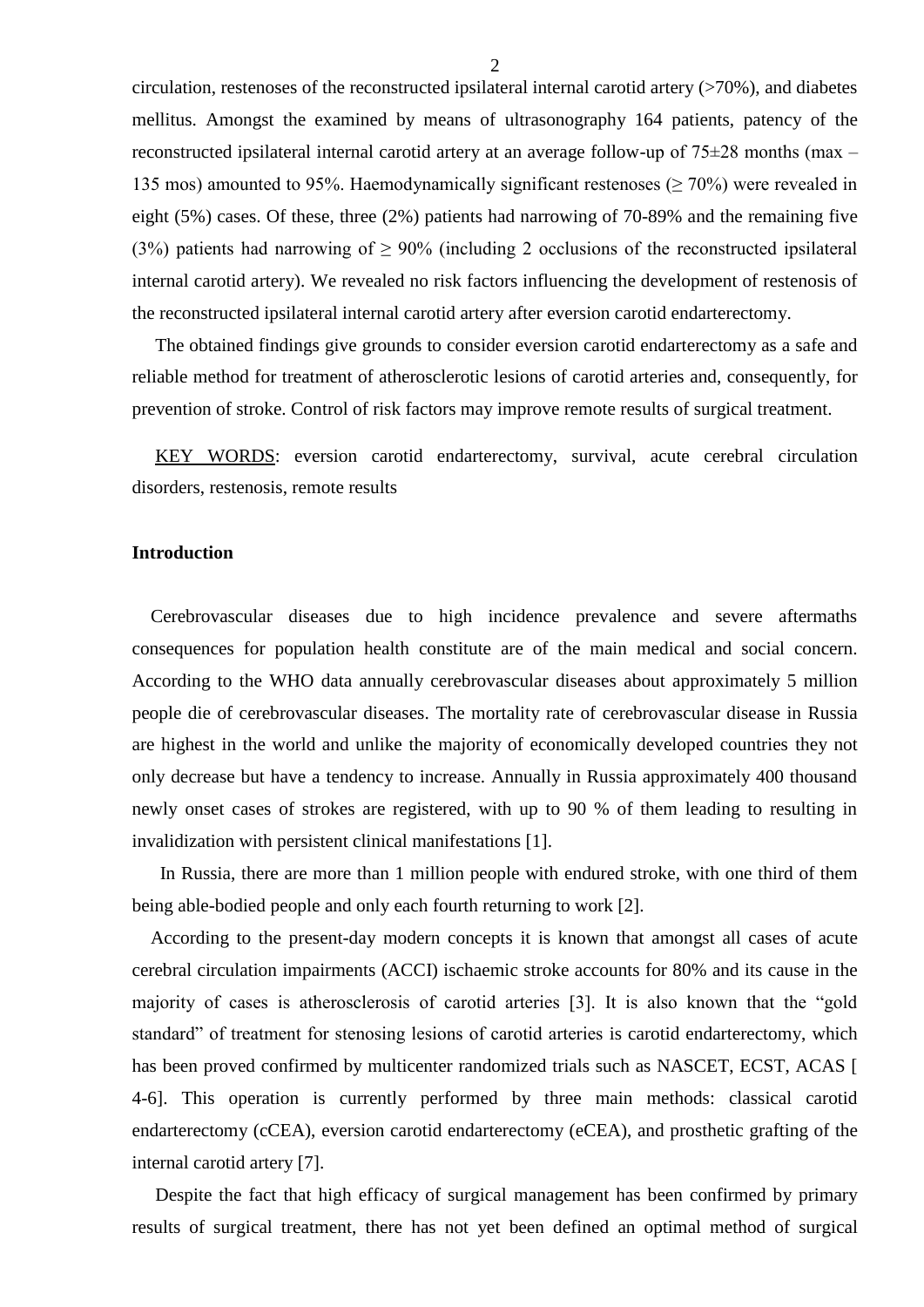treatment capable to maximally decrease the frequency of restenoses of the internal carotid artery (ICA) and strokes in the remote period. Nevertheless, there have recently been published several studies, including randomized ones, demonstrating long-term advantage superiority of eCEA in treatment of stenosing lesions of the ICA as compared with other types of reconstruction of carotid arteries. Thus, Demirel S. et al. having analysed the remote results (follow-up of 24 months) of 206 operations of eCEA and 310 cCEA operations revealed a statistically higher incidence rate of ipsilateral ACCI with the latter method of intervention (0% versus 2.9%) [8]. In a randomized study Markovich D.M. et al. comparing two groups consisting of 103 cases of eCEA and 98 cases of cCEA at follow-up of 38 months revealed that ICA restenoses were encountered statistically less frequently in the first group (0% vs 6.1%) [9]. A lower incidence rate of ICA restenoses in the remote period (form 12 to 76 months) using the eversion method as compared to the classical one was also observed in the meta-analysis of Antonopoulos C.N. et al comparing the outcomes of 8.550 eCEAs and 7.721 cCEAs [10]. Similar results were obtained reported also in one of few Russian publications, i.e., Kazanchyan et al., comparing the remote results of 570 eCEAs and 243 cCEAs at terms up to 15 years with no indication of the average term of follow up. According to the author's data, ICA restenoses at the mentioned terms were diagnosed nearly 3-times less often (3.5% vs 9.8%) after eCEA [11]. Unfortunately, the available literature contains few publications concerning comparison of eCEA with grafting of the ICA. This is primarily related to the fact that the latter is used only when other methods may be associated with higher risk of complications mainly such as secondary repeat intervention due to complications in both short- and long-term postoperative periods. Nevertheless, according to the currently available data, in particular those contained in the publication of Yu.V. Belov et al., comparing the results of prosthetic repairs of the ICA. eCEA and cCEA performed in 38, 30 and 40 patients, respectively, at follow-up terms up to 24.5 months demonstrated advantage of eCEA over other methods in relation to the incidence rate of ACCI and ICA restenoses. In case of eCEA, these indices amounted to 0 and 3%, whereas in cCEA they reached 3 and 18%, and in grafting of the ICA amounted to 3 and 6%, respectively [12].

 As follows from the above-mentioned, eCEA may be a safer and more reliable method for treatment of stenosing disease of carotid arteries in the long-term period. Along with it, considering a relatively "young age" of wide use of this method, the majority of studies are limited by a maximal follow-up of 5 years. However, more weighted conclusions require analysis of longer results.

### **Materials and methods**

 Over the period from 2002 to 2007, specialists of the Department of Vascular Surgery of the Institute of Surgery named after A.V. Vishnevsky under the RF Ministry of Public Health carried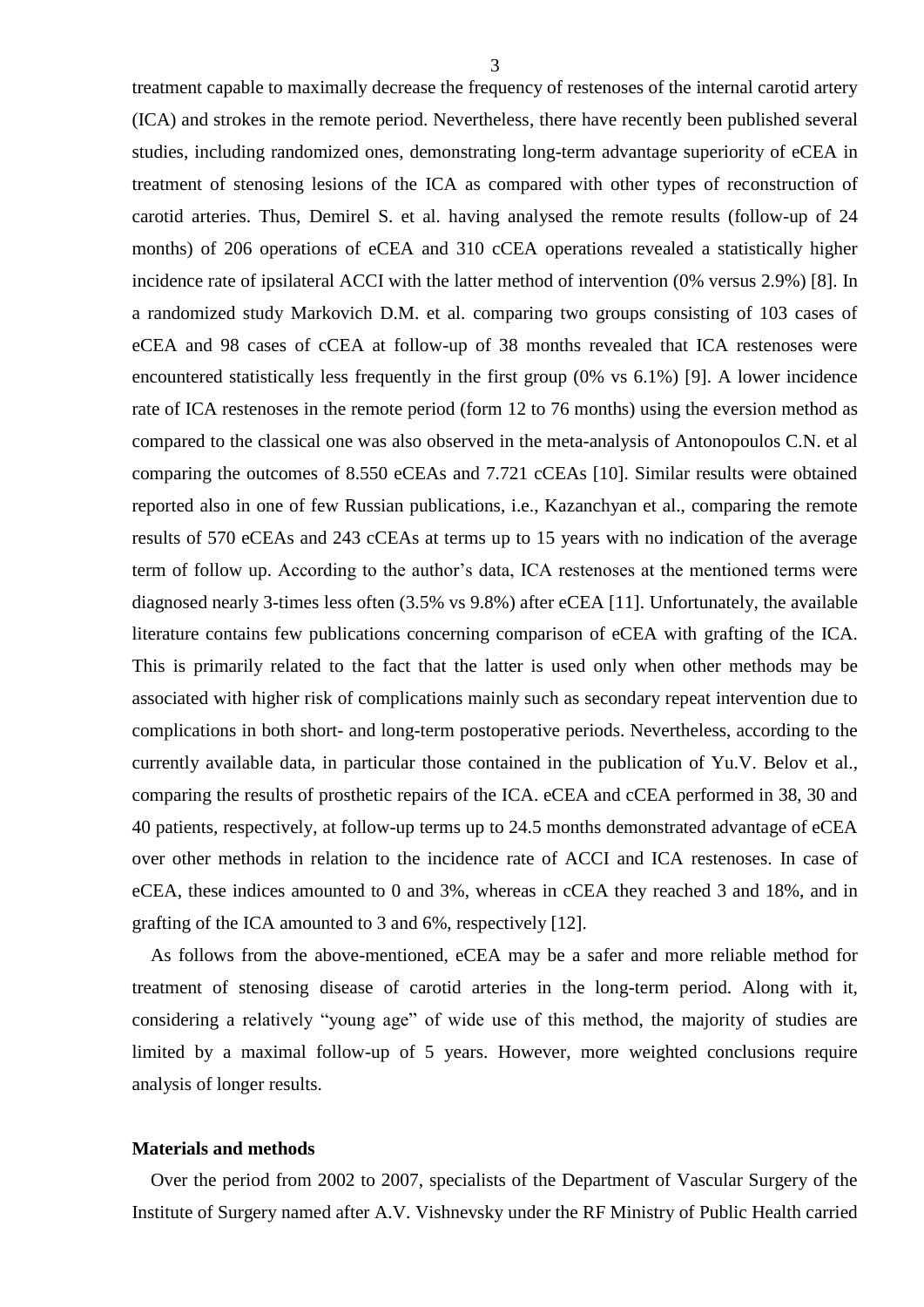out a total of 393 eCEAs in 356 patients. At discharge, all patients were given recommendations to undergo control colour duplex scanning (CDS) of brachiocephalic arteries (BCA) once a year, giving up smoking, constant permanent taking of antiaggregants, control over lipid profile and arterial pressure, and for diabetic patients additional control of glycaemia.

 Hereinafter for the purposes of analysing the remote results, each operation will be considered as a separate case – patient.

 We managed to analyse the remote results of 338 (86%) eCEAs in 303 (85%) patients, with telephone interrogation being used in 207 (61%) cases (including patients having sent the CDS result by mail). Examination at the Department of Vascular Surgery (taking case history, physical examination (with participation of the neurologist, (CDS of BCA and computed tomography of the brain) was carried out in 131 (39%) patients. The data on patency of the ICA by means CDS were obtained from 164 (49%) patients.

By the moment of operation the patients' age varied from 42 to 86 years (mean 64 $\pm$ 8.5 years). The patients were subdivided into three groups by the age: below 60 years – 109 (32%) patients, 61-70 years – 154 (46%), 71 and more – 75 (22%) patients. Men were nearly 2.5-times more than women (234 vs 104).

 Distribution of patients by the degree of cerebrovascular insufficiency (according to classification of A.V. Pokrovsky, 1976) [3] was as follows: stage I – 103 (30%), stage II – 50 (15%), stage III – 80 (24%), stage IV – 105 (31%).

 Of concomitant diseases, the most frequently encountered were arterial hypertension – 313 (92%) cases, less often coronary heart disease  $-146$  (43%), and diabetes mellitus  $-89$  (26%) cases.

 The degree of restenosis of the ipsilateral ICA and length of the atherosclerotic plaque according to the CDS findings averaged  $80\pm11\%$  and  $25\pm7.3$  mm (min 9.5mm, max – 55 mm), respectively. Patients with unilateral lesions were encountered 3 times as often as those with bilateral lesions – 258 (76%) versus 81 (24%). Detailed baseline clinical parameters are shown in Table 1.

 The obtained findings were statistically processes using the SPSS "Statistical 7". The data are represented as mean values and standard deviation. Quantitative variables were compared by means of the Student t-test, categorical variables were compared by means of the Pearson's χ2 test. Censored data were assessed using the Kaplan-Maier method. Cox's regression analysis (for a large sample) and Fisher method (for a small sample) were used for testing effects of the variables on the final results. Probability of erroneous deviation from the zero hypothesis was tested using the  $\chi^2$  criterion and Mann-Whitney U-test. Differences were regarded statistically significant if  $p < 0.05$ .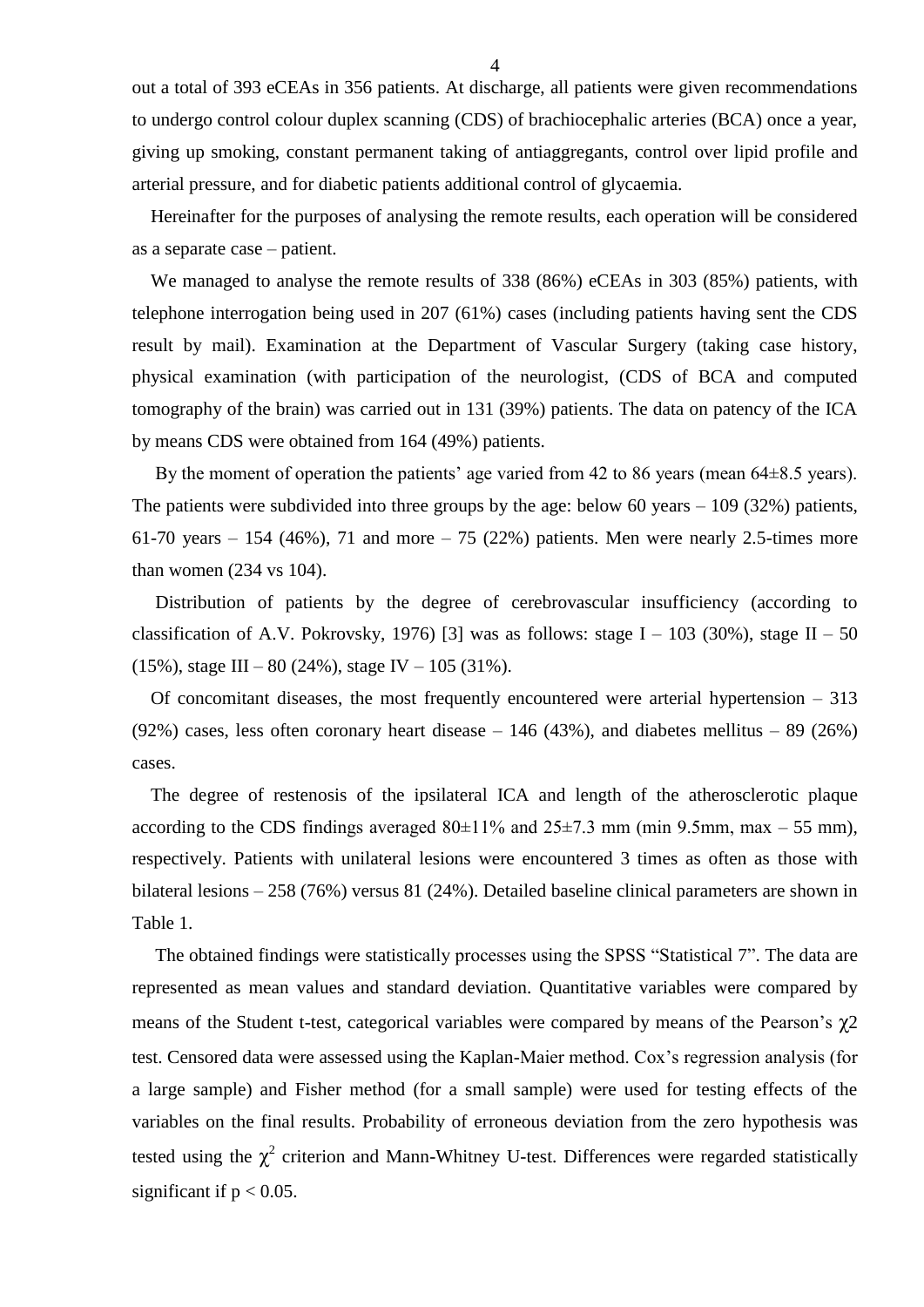### **Results**

Of the analysis-available 338 patients with average follow-up of  $84\pm31$  months (max – 146) mos) by the moment of examination, 242 (71.2%) patients survived, with a 5-year cumulative survival rate of 84% and 10-year survival of 63% (Figure 1).

All in all, the cause of death  $(n = 96)$  in 15 (4.5%) cases was ACCI, in 22 (6.6%) – myocardial infarction, in 20 (6.0%) oncological diseases, in 22 (6.6%) cases other causes (domestic and industrial injury, asphyxia with a "foreign" body, pulmonary disease, gastrointestinal bleeding, acute renal insufficiency, multiple-organ failure, sepsis, ruptured abdominal aortic aneurysm, rupture of an iliac-artery aneurysm), and in 17 (5.1%) cases death occurred due to an undetermined cause. Mention should be made that the structure of lethal outcomes from ACCI included 3  $(0.9\%)$  cases of ipsilateral localization, 1  $(0.3\%)$  case – contralateral localization, 1 (0.3%) case of vertebrobasilar localization, and 10 (3.0%) cases – unidentified localization (Table 2).

 The age of 71 years and more at the moment of operation, male gender, lesion of other arterial basins, lower-limb ischaemia, a history of arterial reconstructions, arterial reconstructions in the remote period, a prolonged (more than 15 mm) atherosclerotic plaque, no taking of statins before and after operation, as well as myocardial infarction in the remote period statistically significantly decreased total survival (Table 3).

 Mention should be made that the neurological status was assessed in the remote period in 314 (93%) patients. It was determined that at follow-up of  $81\pm33$  months (max – 146 mos) ACCI developed in 38 (12.%) patients (Table 4), of whom in 15 (4.8%) it terminated with a lethal outcome. Tking into consideration the obtained findings in the mentioned terms the cumulative freedom from any-localization stroke at 5 years amounted to 92%, and to 80% at 10 years (Figure 2).

 Risk factor influencing the freedom from stroke in the remote period included a history of ACCI prior to operation, ICA restenoses (>70%), and diabetes mellitus (Table 5).

Patency of the reconstructed ipsilateral ICA at follow-up of  $75\pm28$  months (max – 135 mos) amounted to 95%. Analysing the results showed that freedom from haemodynamically significant restenoses at 5 years amounted to 98%, and by the  $10<sup>th</sup>$  year to 92% (Figure 3). Haemodynamically significant were restenoses  $\geq$  70% revealed in 8 (5%) cases, of which 3 (2%) had a degree of narrowing of 70-89%, whereas the rest remaining 5 (3%) were  $\geq$ 90%, including 2 (1.2%) occlusions of the ipsilateral ICA.

 The clinical picture in patients having developed ICA restenosis varied from asymptomatic occlusion to clinical picture of ACCI (Table 6). In case of primary detection of asymptomatic haemodynamically meaningful restenosis of the ICA in presence of a stable plaque the patients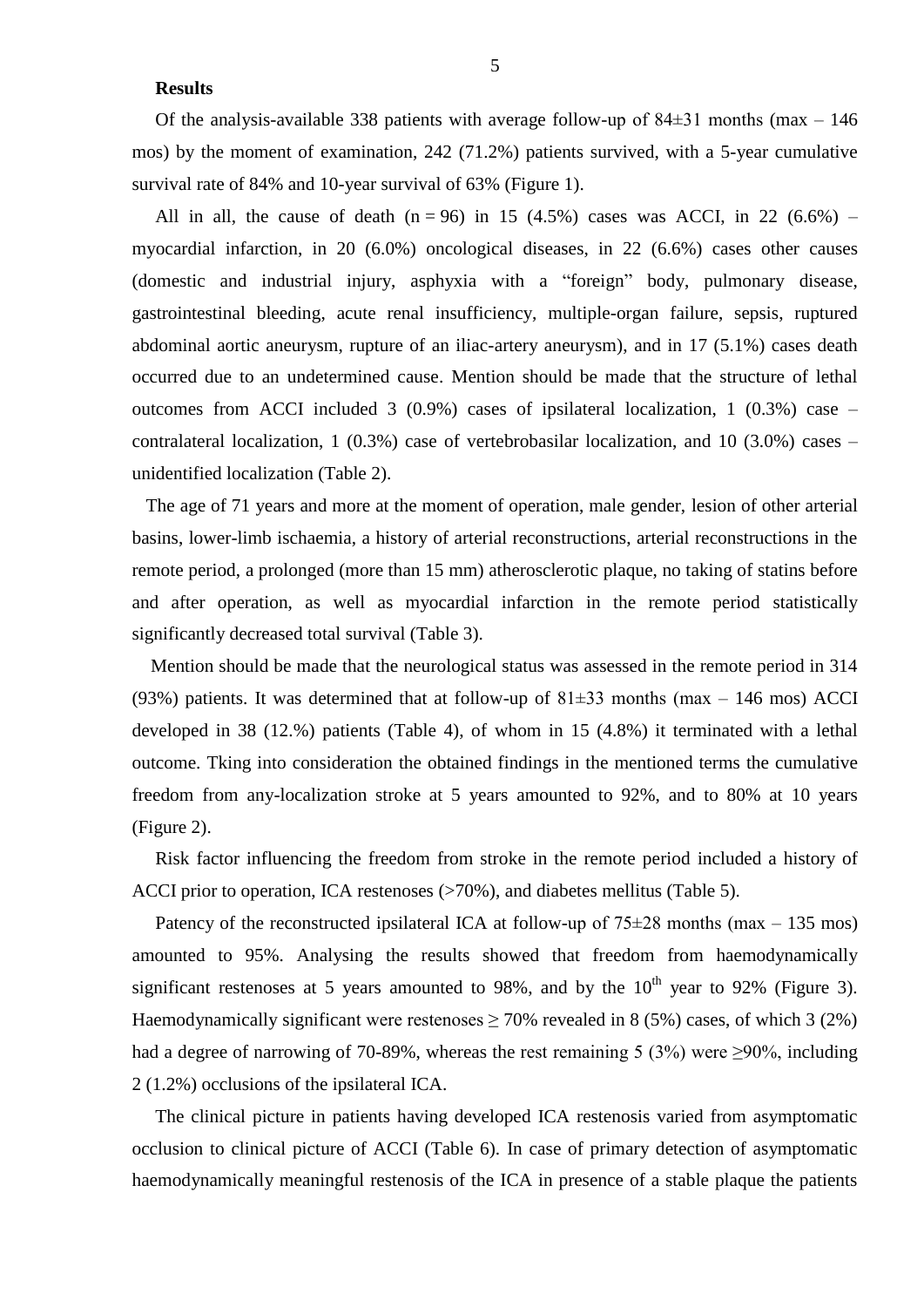were dynamically followed up with recommendations to undergo secondary control BCA CDS after 6 months.

 We revealed no risk factors influencing the development of restenosis of the reconstructed ICA after eCEA.

### **Discussion**

 Prior to analyzing the obtained findings one should first of all dwell upon such factor as their duration. Amongst 9 statistical analyses of remote results of carotid endarterectomy (not less than 300 cases) published over the last 5 years (Tables  $7 - 9$ ), 2 works contain the terms of follow up exceeding ours [17, 20], in 4 articles the duration of the remote period approximately corresponds to ours [14, 16, 21, 22], and in 3 more reports the authors limited to shorter terms of follow up [15, 18, 19].

 Addressing the literature data on survival (Table 7), at terms of 5 to 7 years it amounted to 82- 95%, decreasing by years 10-13 to 42-91% with a simultaneous increase in spread of values. Our findings on absolute (71%) and cumulative at 10 years (63%) survival completely fall within the above-mentioned interval. It is difficult to say to what degree survival is related to the type of carotid reconstruction, but a tendency to higher values of this parameter in cCEA both at 5-7 years [18] and 10-13 years [21] exists. Somehow unclear seems the spread in values of survival by years 10-13 of follow up since these data are presented by representatives of countries with an approximately similar level of development of public health care: USA [14, 22], Belgium [16], Italy [21]. There is only one work on survivability at longer terms of follow up [17] ant it is difficult to comment these findings.

 Starting to analyse the structure of mortality in our patients, mention should be made that it, unfortunately, has turned out traditional for our country. Thus, if excluding deaths from undetermined causes (5.1%), the causes of death in virtually three fourths of our patients turned out ACCIs, myocardial infarction, and oncological diseases. All in all, nearly 50% of patients with determined cause of death died of cardiovascular diseases.

 What, according to the findings of our study, influenced survivability? If putting apart unchangeable parameters (age and male gender), it would turn out that all the rest risk factor are associated with either severity of the initial atherosclerotic lesion (clinically significant involvement of other arterial basins, presence of lower-limb ischaemia, a history of arterial reconstruction, length of an atherosclerotic plaque in the ICA), or with progression of atherosclerosis (arterial reconstructions and new cases of myocardial infarction in the remote period) or with control of risk factors for atherosclerosis. Attention is paid to the revealed by us effect of taking statins before and after eCEA on survival.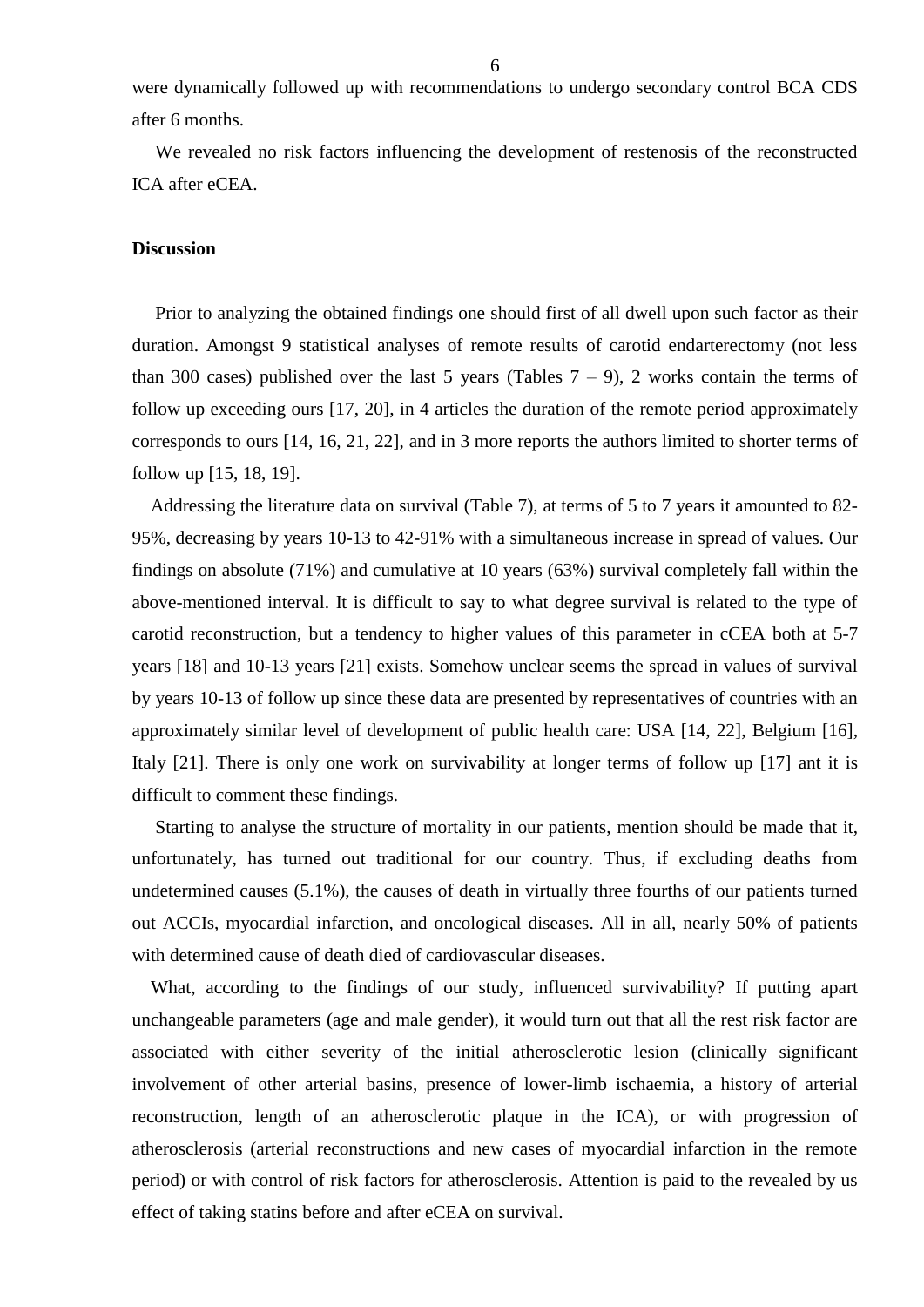Assessing the remote results based on stroke incidence seems a more difficult task (Table 8). Thus, incidence of ACCI during 5-7 years of follow up according to the literature data amounts to 0.7-12.0% [15, 18] and at term of 10-13 years and more – to 0.5-13% [16, 20-22], with no clear-cut interrelationship between these parameters and types of carotid endarterectomy seen. The mentioned variability of the results is related first to how this parameter is calculated. Thus, some authors take into account all cases of ACCI in the remote period [15, 16, 22]. Some authors consider only hemispheric ones [18, 21], and some consider only ipsilateral sides of reconstruction of the ICA [20]. The next moment complicating analysis of this parameter is what strokes were included into the statistical analysis. A series of authors analysed any-genesis cases of ACCI [15, 16, 22], others – only ischaemic strokes [18, 20, 21]. The total incidence of strokes at follow-up of 12 years in our work amounted to 12.1% which coincides agrees with the literature data [15, 16, 22], suggesting a fundamental therapeutic effect of surgical revascularization of the brain. Well-known studies NASCET and ECST estimated 2-3-year incidence of ACCI in unoperated symptomatic patients at 22-26%, and the ACAS in nonoperated asymptomatic patients determined 5-year incidence of strokes at  $11\%$  [4 – 6]. Based on the results of the most representative population study, Framingham Study, 5-year incidence rate of ACCI in "natural course" of cerebrovascular insufficiency depending on gender varies within 21-42 % [23]. According to our findings even the total cumulative freedom of any-localization strokes and any degree cerebrovascular insufficiency by the  $10<sup>th</sup>$  year of follow-up considerably exceeded the above-mentioned outcomes of conservative treatment, amounting to 80%.

 It turned out more difficult to assess in our study the real remote incidence rate of ischaemic ipsilateral and hemispheric ACCIs. We failed to reveal the genesis of ipsi- and contralateral strokes in 0.94% and 0.96% of patients, respectively, as well as to determine localization of ACCI in 3.8% of patients. Supposing that the distribution of ischaemic/haemorrhagic ACCIs of unknown genesis in the groups of ipsi- and contralateral strokes coincides with the ratio of such in the proved genesis, the hypothetic incidence of ischaemic strokes in the reconstruction zone may amount to 1.66%, being 2.29% on the opposite side. Also, assuming that the distribution of strokes of determined localization corresponds to that of the undetermined one, in the latter case the conditional frequency of ischaemic ACCIs should reach 1.9%, of these 0.50% of ipsi- and 0.73% of contralateral ones, with the remaining amounting to accounting for 0.67% in the vertebrobasilar basin. Summing up all the above-mentioned calculations and extrapolations it turns out that tentative remote incidence of ischaemic strokes in the revascularized basin in our patients may amount to 2.16% and on the contralateral side to 3.02%. These findings, undoubtedly, are inferior to the results of the majority of literature sources [18, 20, 21]. How could it be explained? Of the patients we operated on, 305 (90%) people lived in Moscow and the Moscow Region. Nevertheless, only 69% paid at least one visit for ambulatory examination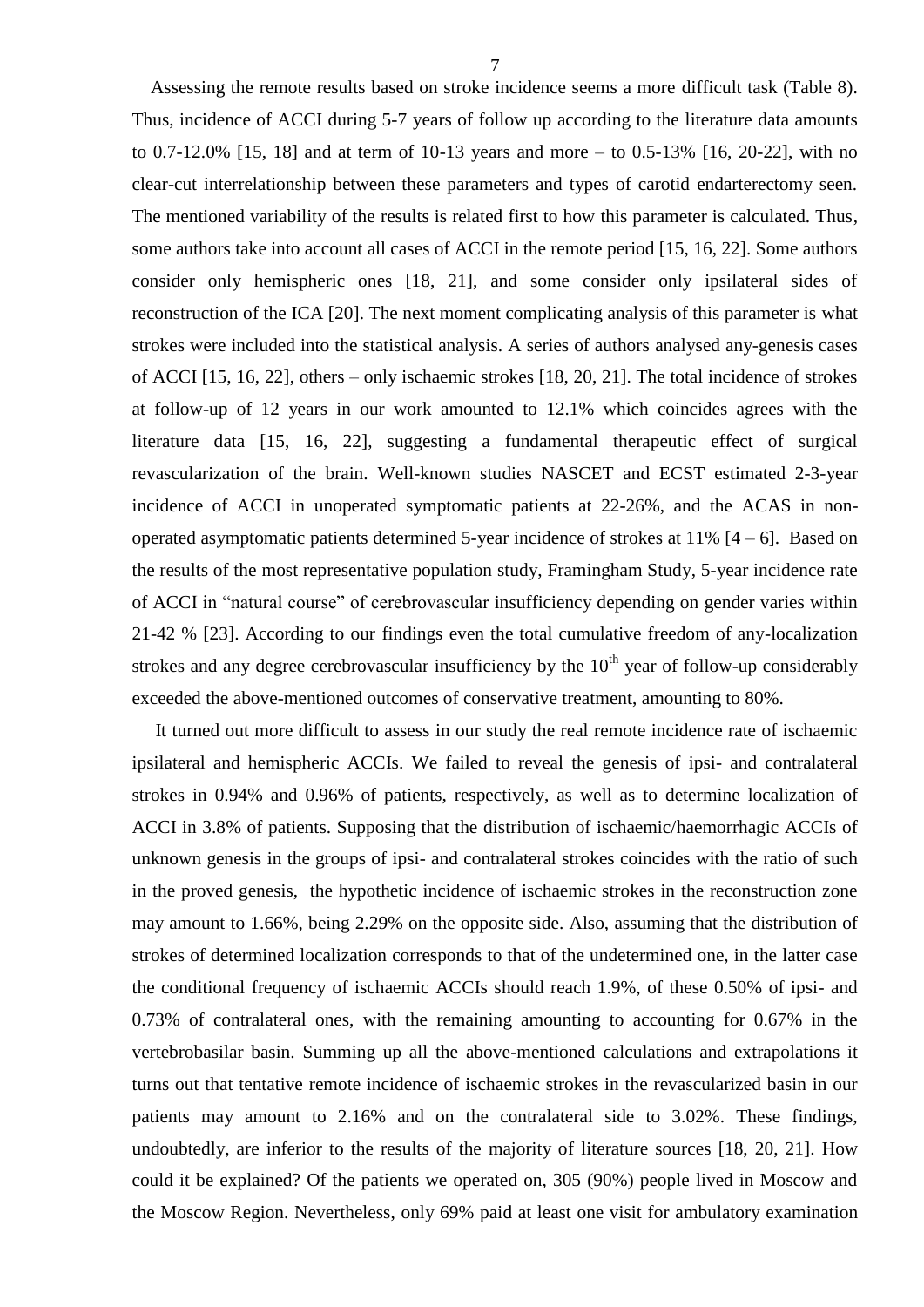in the remote period after surgical treatment, but this was not a guarantee of complete dispensary follow up. Thus, 30% of patients continued smoking (with 59% smoking prior to operation), 15% of the followed up diabetic patients had a decompensated course of the disease and 45% of patients with persisting existing in the remote period hypercholesterolemia did not receive hypolipidemic therapy, CDS in the remote terms was carried out in only 49% of patients. Most likely, a low level of control over the risk factors (by both patients themselves and ambulatory physicians), lack of real information on the state of the operated ICA and other BCAs in half of patients did contribute to the above-mentioned increase in the incidence rate of ipsi- and contralateral ACCIs in our study as compared with the majority of literature data.

 The factors influencing the development of remote ACCIs in our patients were, like in case with survival, virtually the same causes: initial severity of the atherosclerotic lesion (a history of stroke), progression of atherosclerosis (development of restenoses in the remote period), and absence of control over the risk factors for atherosclerosis (diabetes mellitus). In the light of the above-mentioned we should once again repeat the "ridden to death" thesis on the principal significance of revascularization of the brain at the asymptomatic, pre-stroke stage (see Table 5). Nevertheless, up to now 1/3 of patients undergoing carotid endarterectomy had a history of ACCI.

 And, finally, about the last analyzed index determining remote results, i.e. restenoses of the reconstructed ICA (Table 9). The majority of authors, as well as we do, use this term in such recurring lesion wherein narrowing of the lumen of the reconstructed artery reaches not less than 70% [15, 18, 20, 21], or were close to this value [14, 16]. The literature data may be divided into three groups: with a frequency rate of restenoses more than 10% (all in cCEA) [15, 16], within the limits of 4% [14, 17] and less than 1% [18, 20, 21], with no clear-cut interrelation with the duration of follow up traced. In all, with due regard for the data of meta-analysis by Antonopoulos CN et al. [10] one should acknowledge uperiority of eCEA over cCEA concerning the risk for the development of restenoses in the remote period. It is possible that the restenosis rate nearly 4% [14, 17] was associated with the fact that a lesser degree of restenosis was taken into consideration than in the studies where the incidence rate of restenoses did not exceed 1 % [18, 20, 21].

 The incidence rate of restenoses in our study turned out higher than in the majority of publications [14, 17, 18, 20, 21]. Although we did not reveal apparent risk factors for this parameter in our patients, the causes of such situation most likely corresponds to the stated in relation to the incidence rate of hemispheric strokes by the monitoring of the BCA condition and control over risk factors for atherosclerosis in the operated patients in the remote terms. The utmost importance of timely detection of haemodynamically meaningful restenoses is reflected by the findings presented in Table 6. Thus, 25% of patients with this complication of the remote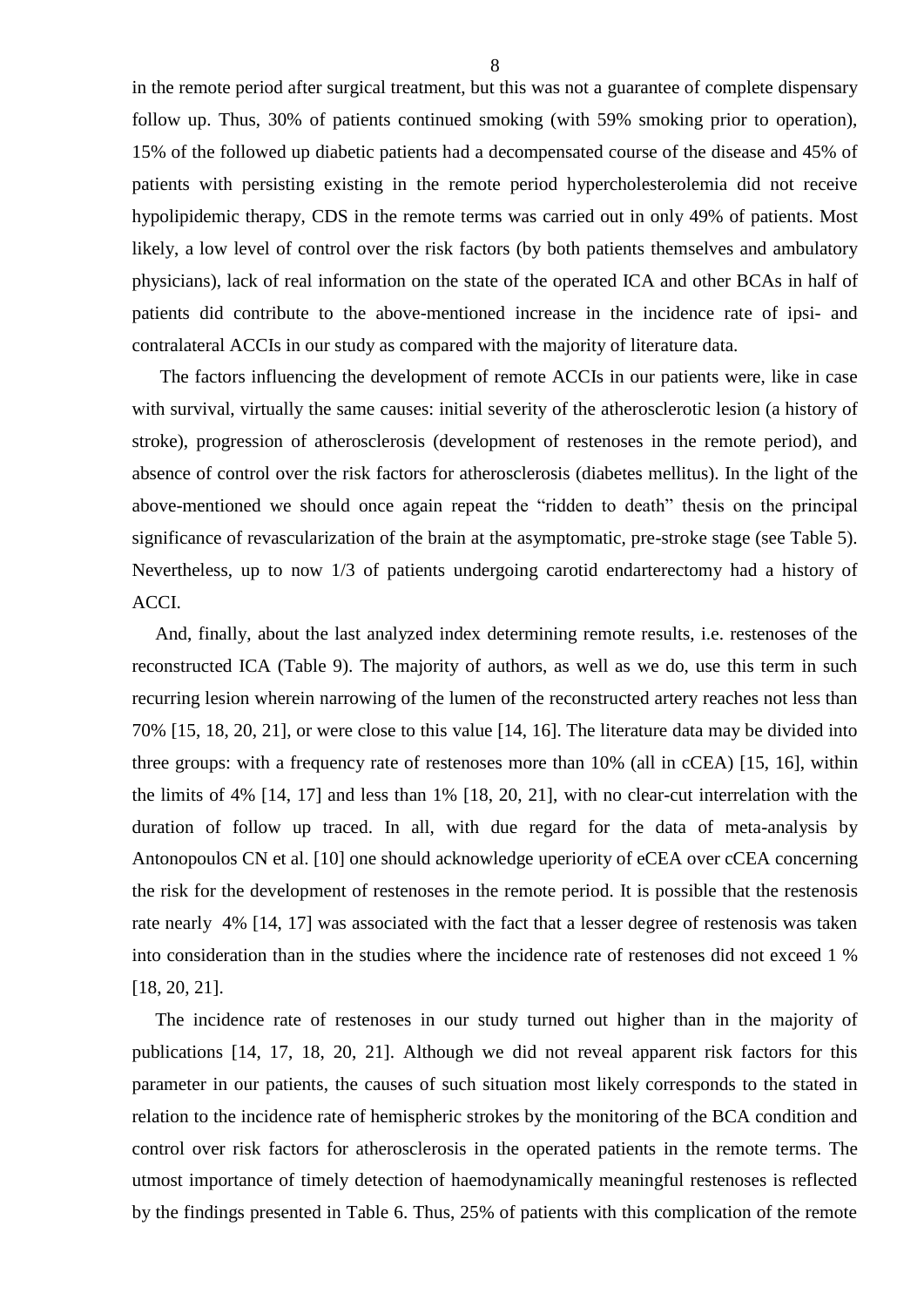period had occlusion of the reconstructed ICA, luckily, with no development of ACCI, another quarter of patients were preventively at the pre-stroke stage operated on and in a further 25% of cases of ACCI in the remote terms, one case terminated in a lethal outcome and in one case we managed to perform a successive repeat revascularization of the brain.

#### **Conclusion**

 The remote (maximal duration of follow up amounting to 12 years, moderate terms up to 7 years) results of eversion carotid endarterectomies should be considered successful by such indices as survival, stroke incidence, and frequency of restenoses. The fate of the operated patients in the remote terms of follow up is determined by severity of the initial atherosclerotic lesion of the arterial bed, progression of atherosclerosis, and control over risk factors of the latter. The key moments for improving the presented results are dynamic (not less often at least 1 time a year) CDS monitoring of BCA, systematic clinical assessment of the condition of other arterial basins (first of all, the coronary one) and close control of the risk factors for atherosclerosis. Special attention should be paid at correction of dyslipidaemia, including therapy with statins.

 Determination of the significance of namely eversion technique amongst the methods of reconstruction of carotid bifurcation requires comparing the presented results with similar findings with the same terms of follow up after classical carotid endarterectomy, and, desirably, after prosthetic repair of the internal carotid artery.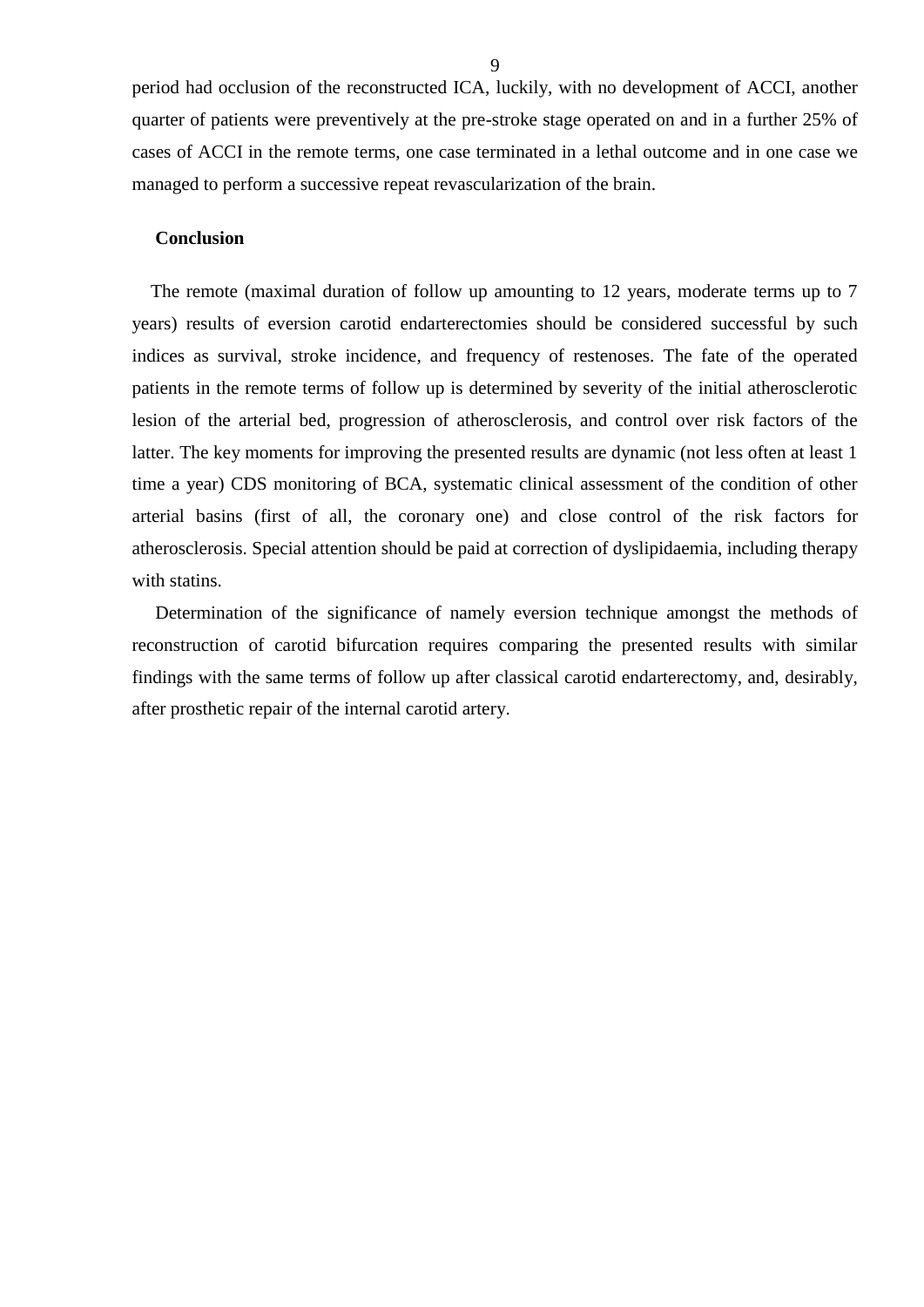### **References**

- 1. З.А.Суслина, Ю.Я.Варакин, Н.В. Верещагин. Сосудистые заболевания головного мозга. 2-е изд., доп. и перераб. М.: МЕДпресс-информ. 2009; 8-11.
- 2. З.А.Суслина, М.А. Пирадова. Инсульт: диагностика, лечение, профилактика. 2-е изд. М.: МЕДпресс-информ. 2009; 11-14.
- 3. В.С.Савельев (ред.). 50 лекций по хирургии. М.: «Триада-Х». 2004; 68-84.
- 4. Fergusson G.G., Eliasziw M., Barr H.W., et al. The North American Symptomatic Carotid Endarterectomy Trial: Surgical results in 1415 patients. Stroke. 1999; 30: 1751- 1758.
- 5. European Carotid Surgery Trialist`s Collaborative Group. Randomised trial of endarterectomy for recently symptomatic carotid stenosis: final results of the MRC European Carotid Surgery Trial (ECST). Lancet 1998; 351: 1379-1387.
- 6. Study design for randomized prospective trial of carotid endarterectomy for asymptomatic atherosclerosis. The Asymptomatic Carotid Atherosclerosis Study Group. [Stroke.](http://www.ncbi.nlm.nih.gov/pubmed/2665205) 1989 Jul.; 20(7): 844-849.
- 7. Покровский А.В., Белоярцев Д.Ф. Адырхаев З.А. и др. Влияет ли способ каротидной реконструкции на непосредственные результаты вмешательства? Ангиология и сосудистая хирургия. 2012;18 (3): 81-91.
- 8. [Demirel S.](http://www.ncbi.nlm.nih.gov/pubmed?term=Demirel%20S%5BAuthor%5D&cauthor=true&cauthor_uid=22496334), [Attigah N.](http://www.ncbi.nlm.nih.gov/pubmed?term=Attigah%20N%5BAuthor%5D&cauthor=true&cauthor_uid=22496334), [Bruijnen H.](http://www.ncbi.nlm.nih.gov/pubmed?term=Bruijnen%20H%5BAuthor%5D&cauthor=true&cauthor_uid=22496334), et al. Multicenter experience on eversion versus conventional carotid endarterectomy in symptomatic carotid artery stenosis: observations from the Stent-Protected Angioplasty Versus Carotid Endarterectomy (SPACE-1) trial. [Stroke.](http://www.ncbi.nlm.nih.gov/pubmed/?term=Multicenter+Experience+on+Eversion+Versus+Conventional+Carotid+Endarterectomy+in+Symptomatic+Carotid+Artery+Stenosis) 2012 Jul.; 43(7): 1865-1871.
- 9. [Markovic D.M.](http://www.ncbi.nlm.nih.gov/pubmed?term=Markovic%20DM%5BAuthor%5D&cauthor=true&cauthor_uid=18670379), [Davidovic L.B.](http://www.ncbi.nlm.nih.gov/pubmed?term=Davidovic%20LB%5BAuthor%5D&cauthor=true&cauthor_uid=18670379), [Cvetkovic D.D.](http://www.ncbi.nlm.nih.gov/pubmed?term=Cvetkovic%20DD%5BAuthor%5D&cauthor=true&cauthor_uid=18670379), et al. Single-center prospective, randomized analysis of conventional and eversion carotid endarterectomy. [J. Cardiovasc.](http://www.ncbi.nlm.nih.gov/pubmed/18670379)  [Surg. \(Torino\).](http://www.ncbi.nlm.nih.gov/pubmed/18670379) 2008 Oct.; 49(5): 619-625.
- 10. [Antonopoulos C.N.](http://www.ncbi.nlm.nih.gov/pubmed?term=Antonopoulos%20CN%5BAuthor%5D&cauthor=true&cauthor_uid=21903425), [Kakisis J.D.](http://www.ncbi.nlm.nih.gov/pubmed?term=Kakisis%20JD%5BAuthor%5D&cauthor=true&cauthor_uid=21903425), [Sergentanis T.N.](http://www.ncbi.nlm.nih.gov/pubmed?term=Sergentanis%20TN%5BAuthor%5D&cauthor=true&cauthor_uid=21903425), et al. Eversion versus conventional carotid endarterectomy: a meta-analysis of randomised and non-randomised studies. [Eur.](http://www.ncbi.nlm.nih.gov/pubmed/?term=Eversion+versus+Conventional+Carotid+Endarterectomy%3A+A+Meta-analysis+of+Randomised+and+Non-randomised+Studies)  [J. Vasc. Endovasc. Surg.](http://www.ncbi.nlm.nih.gov/pubmed/?term=Eversion+versus+Conventional+Carotid+Endarterectomy%3A+A+Meta-analysis+of+Randomised+and+Non-randomised+Studies) 2011 Dec.; 42(6): 751-765.
- 11. Казанчян П.О., Попов В.А., Ларьков Р.Н. и др. Клиническая и хирургическая оценка результатов классической и эверсионной методик каротидной эндартерэктомии. Болезни аорты и ее ветвей. 2009; 6: 42-46.
- 12. Белов Ю. В., Степаненко A. Б., Генс A. П. и др. Протезирование сонных артерий. Хирургия. Журнал им. Н.И. Пирогова. 2005;(8): 36-40.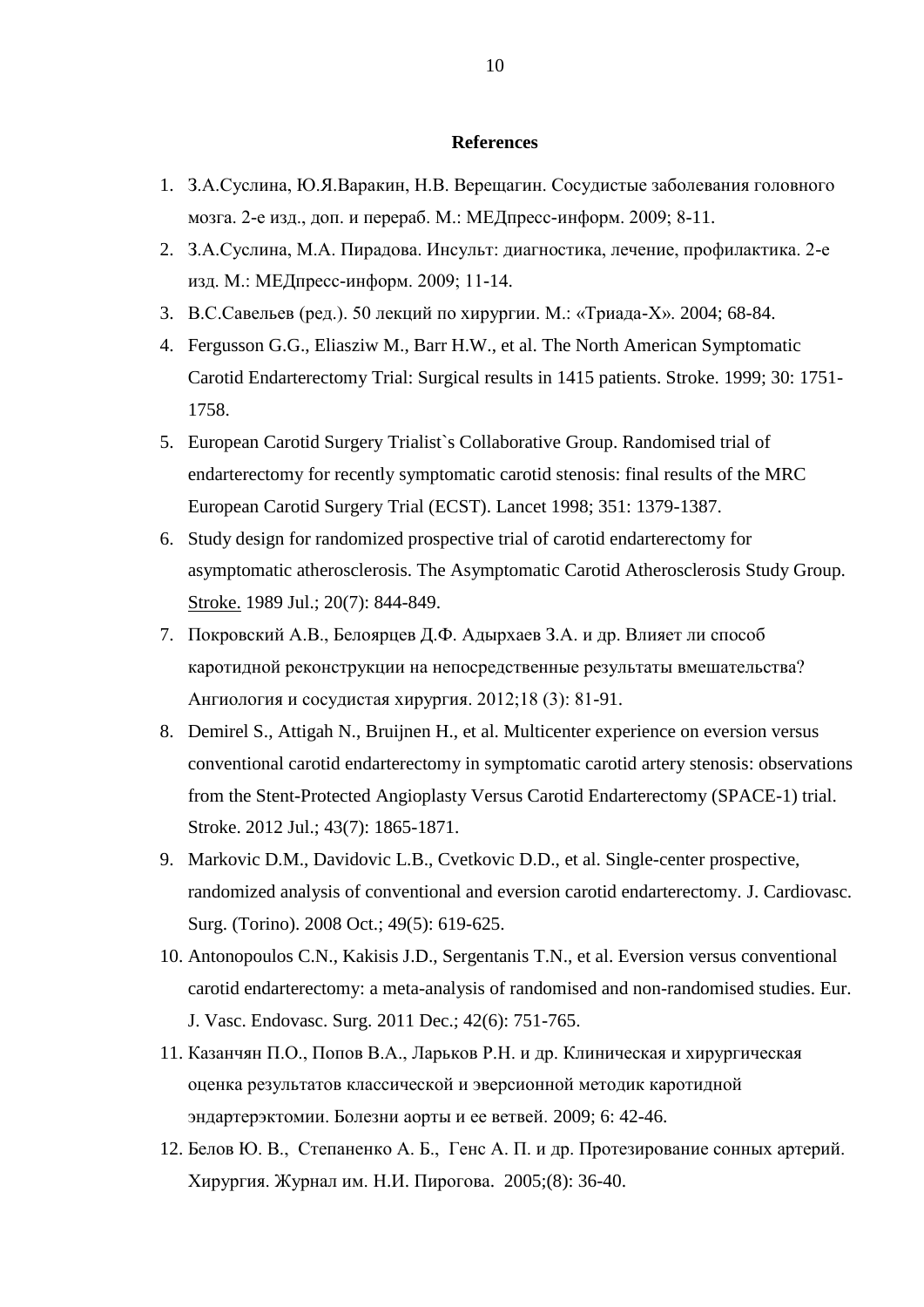- 13. Клиническая ангиология: Руководство. Под ред. А.В. Покровского. В 2т. М: " Медицина". Т1. 2004; 734-803
- 14. Black J.H., Ricotta J.J., Jones C.E. Long-term results of eversion carotid endarterectomy. [Ann. Vasc. Surg.](http://www.ncbi.nlm.nih.gov/pubmed/19734006) 2010 Jan.; 24(1):92-99.
- 15. [Dorigo W.](http://www.ncbi.nlm.nih.gov/pubmed?term=Dorigo%20W%5BAuthor%5D&cauthor=true&cauthor_uid=21050697), [Pulli R.](http://www.ncbi.nlm.nih.gov/pubmed?term=Pulli%20R%5BAuthor%5D&cauthor=true&cauthor_uid=21050697), [Pratesi G.](http://www.ncbi.nlm.nih.gov/pubmed?term=Pratesi%20G%5BAuthor%5D&cauthor=true&cauthor_uid=21050697), et al. Early and long-term results of carotid endarterectomy in diabetic patients. J. [Vasc.](http://www.ncbi.nlm.nih.gov/pubmed/?term=Early+and+long-term+results+of+carotid+endarterectomy+in+diabetic+patients) Surg. 2011 Jan.; 53(1): 44-52.
- 16. [Louagie Y.](http://www.ncbi.nlm.nih.gov/pubmed?term=Louagie%20Y%5BAuthor%5D&cauthor=true&cauthor_uid=21945512), [Buche M.](http://www.ncbi.nlm.nih.gov/pubmed?term=Buche%20M%5BAuthor%5D&cauthor=true&cauthor_uid=21945512), [Eucher P.](http://www.ncbi.nlm.nih.gov/pubmed?term=Eucher%20P%5BAuthor%5D&cauthor=true&cauthor_uid=21945512), et al. Case-matched comparison of early and long-term outcomes of everted cervical vein and saphenous vein carotid patch angioplasty. [Eur. J.](http://www.ncbi.nlm.nih.gov/pubmed/?term=14.%09Case-matched+Comparison+of+Early+and+Long-term+Outcomes+of+Everted+Cervical+Vein+and+Saphenous+Vein+Carotid+Patch+Angioplasty)  [Vasc. Endovasc. Surg.](http://www.ncbi.nlm.nih.gov/pubmed/?term=14.%09Case-matched+Comparison+of+Early+and+Long-term+Outcomes+of+Everted+Cervical+Vein+and+Saphenous+Vein+Carotid+Patch+Angioplasty) 2011 Dec.; 42(6): 766-774.
- 17. Radak D., Tanasković S., Matić P., et al. Eversion Carotid Endarterectomy—Our Experience After 20 Years of Carotid Surgery and 9897 Carotid Endarterectomy Procedures. Ann. Vasc. Surg. 2012 Oct.; 26(7): 924-928.
- 18. [Baracchini C.](http://www.ncbi.nlm.nih.gov/pubmed?term=Baracchini%20C%5BAuthor%5D&cauthor=true&cauthor_uid=22104344), [Saladini M.](http://www.ncbi.nlm.nih.gov/pubmed?term=Saladini%20M%5BAuthor%5D&cauthor=true&cauthor_uid=22104344), [Lorenzetti R.](http://www.ncbi.nlm.nih.gov/pubmed?term=Lorenzetti%20R%5BAuthor%5D&cauthor=true&cauthor_uid=22104344), et al. Gender-based outcomes after eversion carotid endarterectomy from 1998 to 2009. [J. Vasc. Surg.](http://www.ncbi.nlm.nih.gov/pubmed/?term=Gender-based+outcomes+after+eversion+carotid+endarterectomy+from+1998+to+2009) 2012 Feb.; 55(2): 338-345.
- 19. [Wallaert J.B.](http://www.ncbi.nlm.nih.gov/pubmed?term=Wallaert%20JB%5BAuthor%5D&cauthor=true&cauthor_uid=23478502), [Cronenwett J.L.](http://www.ncbi.nlm.nih.gov/pubmed?term=Cronenwett%20JL%5BAuthor%5D&cauthor=true&cauthor_uid=23478502), [Bertges D.J.](http://www.ncbi.nlm.nih.gov/pubmed?term=Bertges%20DJ%5BAuthor%5D&cauthor=true&cauthor_uid=23478502), et al. Optimal selection of asymptomatic patients for carotid endarterectomy based on predicted 5-year survival. [J. Vasc. Surg.](http://www.ncbi.nlm.nih.gov/pubmed/?term=Optimal+selection+of+asymptomatic+patients+for+carotid+endarterectomy+based+on+predicted+5-year+survival) 2013 Jul.; 58(1): 112-118.
- 20. [Babu M.A.](http://www.ncbi.nlm.nih.gov/pubmed?term=Babu%20MA%5BAuthor%5D&cauthor=true&cauthor_uid=23449367), [Meissner I.](http://www.ncbi.nlm.nih.gov/pubmed?term=Meissner%20I%5BAuthor%5D&cauthor=true&cauthor_uid=23449367), [Meyer F.B.](http://www.ncbi.nlm.nih.gov/pubmed?term=Meyer%20FB%5BAuthor%5D&cauthor=true&cauthor_uid=23449367) The Durability of Carotid Endarterectomy: Longterm Results for Restenosis and Stroke. [Neurosurgery.](http://www.ncbi.nlm.nih.gov/pubmed/23449367) 2013 May; 72(5):835-838.
- 21. [Ballotta E.](http://www.ncbi.nlm.nih.gov/pubmed?term=Ballotta%20E%5BAuthor%5D&cauthor=true&cauthor_uid=24423475), [Toniato A.](http://www.ncbi.nlm.nih.gov/pubmed?term=Toniato%20A%5BAuthor%5D&cauthor=true&cauthor_uid=24423475) [Da Giau G.](http://www.ncbi.nlm.nih.gov/pubmed?term=Da%20Giau%20G%5BAuthor%5D&cauthor=true&cauthor_uid=24423475), et al. Durability of eversion carotid endarterectomy. J. [Vasc.](http://www.ncbi.nlm.nih.gov/pubmed/24423475) Surg. 2014 May; 59(5):1274-1281.
- 22. [Kang J.](http://www.ncbi.nlm.nih.gov/pubmed?term=Kang%20J%5BAuthor%5D&cauthor=true&cauthor_uid=24661892), [Conrad M.F.](http://www.ncbi.nlm.nih.gov/pubmed?term=Conrad%20MF%5BAuthor%5D&cauthor=true&cauthor_uid=24661892), [Patel V.I.](http://www.ncbi.nlm.nih.gov/pubmed?term=Patel%20VI%5BAuthor%5D&cauthor=true&cauthor_uid=24661892), et al. Clinical and anatomic outcomes after carotid endarterectomy. [J. Vasc. Surg.](http://www.ncbi.nlm.nih.gov/pubmed/24661892) 2014 Apr.; 59(4):944-949.
- 23. [Sacco R.L.](http://www.ncbi.nlm.nih.gov/pubmed?term=Sacco%20RL%5BAuthor%5D&cauthor=true&cauthor_uid=7080120), [Wolf P.A.](http://www.ncbi.nlm.nih.gov/pubmed?term=Wolf%20PA%5BAuthor%5D&cauthor=true&cauthor_uid=7080120), [Kannel W.B.](http://www.ncbi.nlm.nih.gov/pubmed?term=Kannel%20WB%5BAuthor%5D&cauthor=true&cauthor_uid=7080120), et al. Survival and recurrence following stroke. The Framingham study. [Stroke.](http://www.ncbi.nlm.nih.gov/pubmed/7080120) 1982 May-Jun.; 13(3):290-295.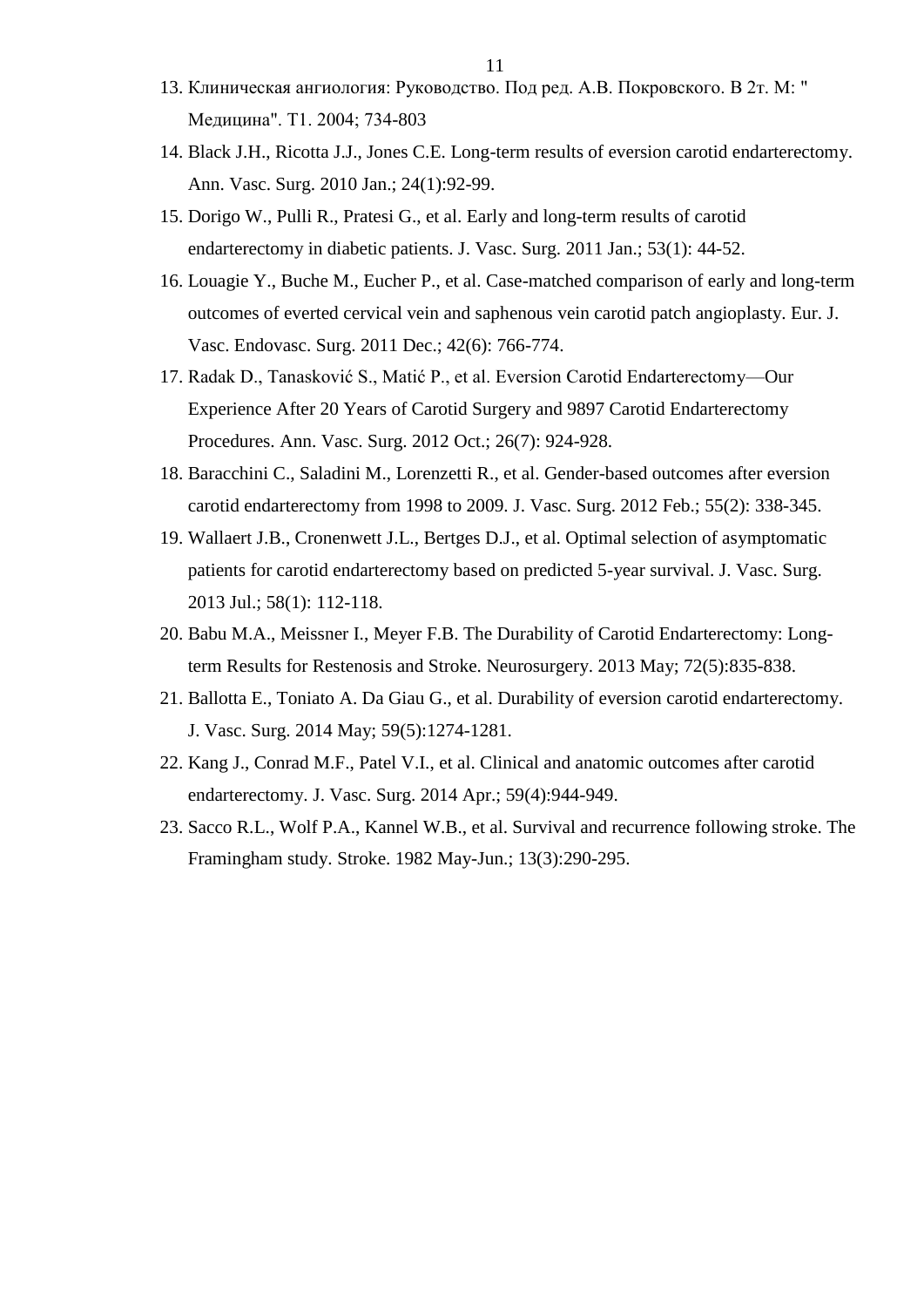| Characteristic                                               | <b>Number of patients</b> |
|--------------------------------------------------------------|---------------------------|
| Age, years                                                   | $64 \pm 8.5$              |
|                                                              | (from 42 to 86)           |
| Men/women                                                    | 234 (69%) / 104 (31%)     |
| Degree of restenosis of the ipsilateral ICA by CDS findings  | 80±11%                    |
| Length of the atherosclerotic plaque by the CDS findings, mm | $25 \pm 7.3$              |
|                                                              | (from 9.5 to 55)          |
| Stable/unstable ASP                                          | $104(31\%)/234(69\%)$     |
| Unilateral/bilateral lesion of the ICA                       | 257 (76%) / 81 (24%)      |
| Pathological tortuosity of the ipsilateral ICA               | 16%                       |
| Initial degree of cerebrovascular insufficiency:             |                           |
| 1 asympromatic                                               | 103 (30%)                 |
| 2 TIA                                                        | 50 (15%)                  |
| 3 chronic cerebrovascular insufficiency                      | 80 (24%)                  |
| 4 after stroke                                               | 105 (31%)                 |
| Arterial hypertension                                        | 92%                       |
| CAD                                                          | 43%                       |
| including myocardial infarction                              | 20%                       |
| angina pectoris                                              | 36%                       |
| Diabetes mellitus                                            | 26%                       |
| Hyperlipidaemia                                              | 69%                       |
| Smoking                                                      | 59%                       |
| Lesion of other arterial basins                              | 43%                       |
| History of reconstruction of other arterial basins           | 24%                       |

## **Baseline clinical characteristics of patients**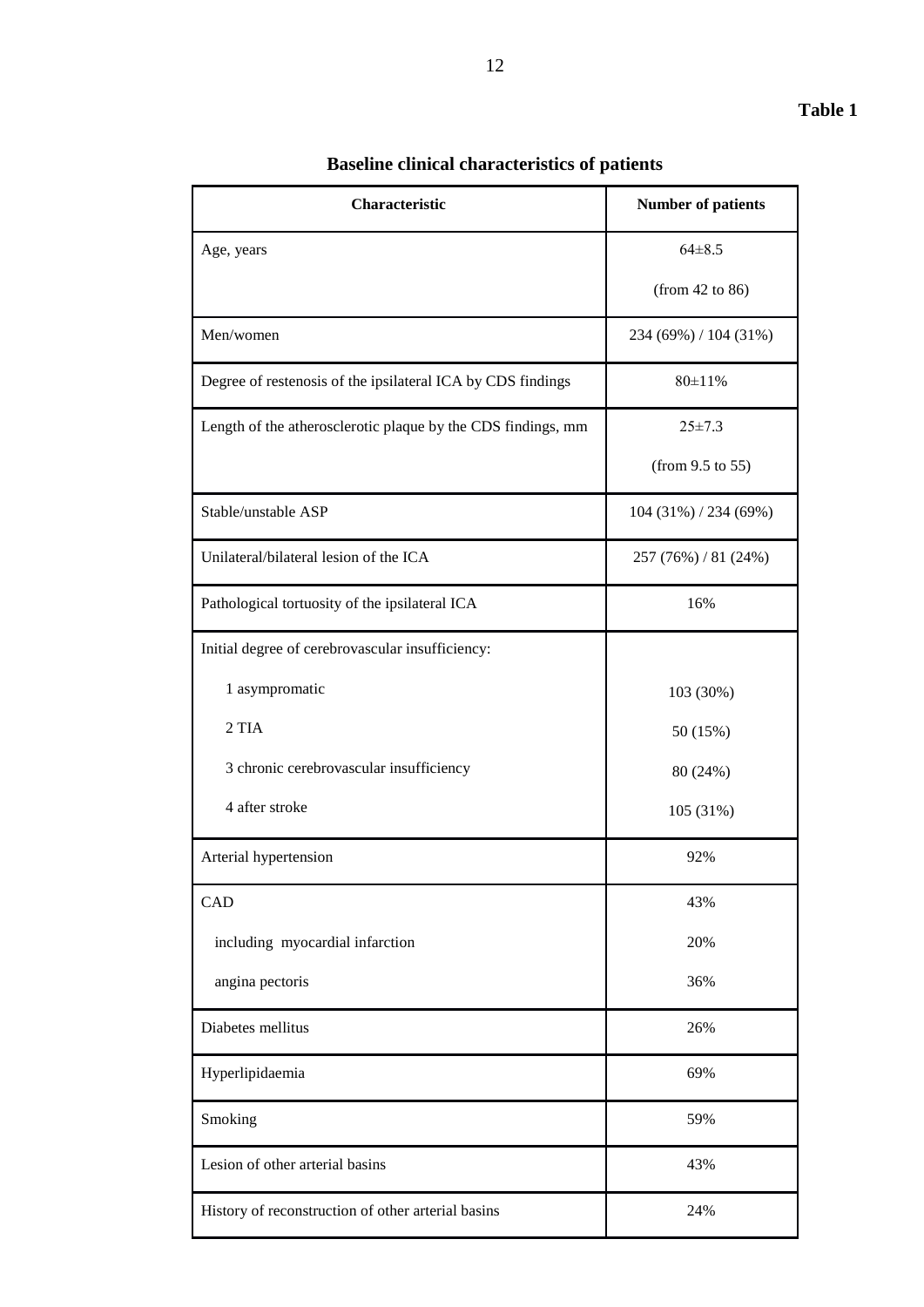| <b>Cause of death</b>                  | <b>Number</b> |
|----------------------------------------|---------------|
| Acute cerebral circulation impairment: | 15 (4.5%)     |
| ipsilateral localization               | $3(0.9\%)$    |
| contralateral localization             | $1(0.3\%)$    |
| vertebrobasilar localization           | $1(0.3\%)$    |
| undetermined localization              | $10(3.0\%)$   |
| Myocardial infarction                  | $22(6.6\%)$   |
| Oncological diseases                   | $20(6.0\%)$   |
| Other causes                           | 22(6.6)       |
| undetermined cause                     | $17(5.1\%)$   |

## **Structure of causes of death in the remote period**

### **Table 3**

### **Effect of risk factors on survival**

| <b>Risk factor</b>               |                  | Mortality*         |        |  |
|----------------------------------|------------------|--------------------|--------|--|
| Age at operation                 |                  |                    |        |  |
| below 60 years                   | 22 (20%) of 109  |                    | 0.08   |  |
| $61-70$ years                    | 44 (28%) of 154  |                    | 0.70   |  |
| 71 years and more                | 30 (40%) of 75   |                    | 0.02   |  |
| Gender                           | Male $(n = 234)$ | Female $(n = 104)$ | 0,04   |  |
|                                  | 74 (32%)         | 22 (21%)           |        |  |
| Lesions of other arterial basins | yes $(n = 146)$  | no (n = 192)       | 0.0001 |  |
|                                  | 58 (40%)         | 38 (20%)           |        |  |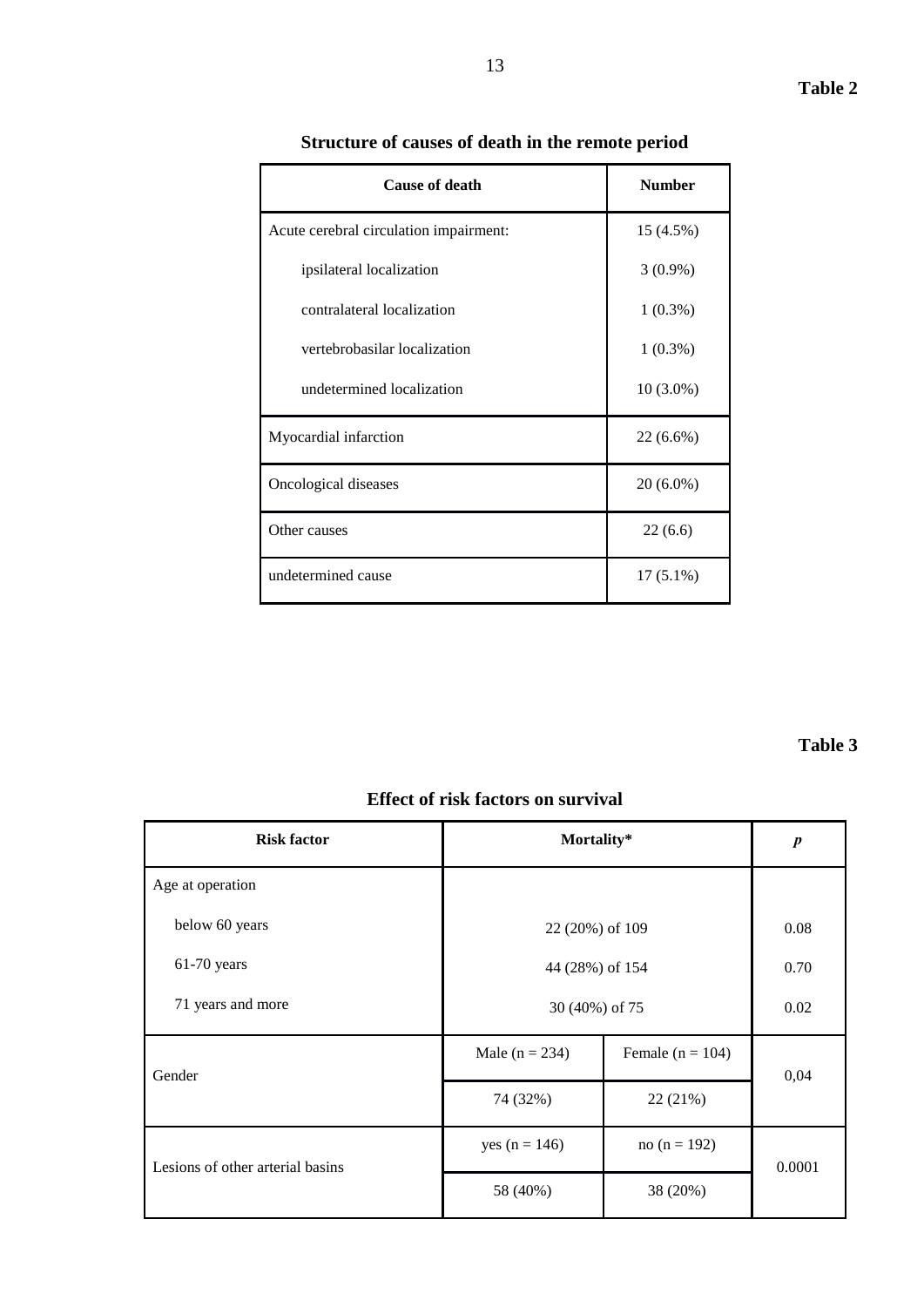| Lower-limb ischaemia                          | yes $(n = 123)$    | no ( $n = 215$ )   | 0.0001 |  |
|-----------------------------------------------|--------------------|--------------------|--------|--|
|                                               | 51 (41%)           | 45 (21%)           |        |  |
| History of arterial reconstructions           | yes $(n = 81)$     | no ( $n = 257$ )   | 0.009  |  |
|                                               | 32 (40%)           | 64 (25%)           |        |  |
| Length of atherosclerotic plaque (by          | $>15$ mm (n = 242) | $<$ 15 mm (n = 35) | 0.01   |  |
| findings of CDS)                              | 76 (31%)           | $4(11\%)$          |        |  |
| Myocardial infarction (new cases) in the      | yes $(n = 38)$     | no (n = 265)       | 0.04   |  |
| remote period                                 | 14 (37%)           | 57 (22%)           |        |  |
| Arterial reconstructions in the remote period | yes $(n = 123)$    | no (n = $167$ )    | 0.006  |  |
|                                               | 33 (32%)           | 30 (18%)           |        |  |
| Taking statins before surgery                 | $no(n=255)$        | yes $(n=60)$       | 0.02   |  |
|                                               | 82 (32%)           | 10 (17%)           |        |  |
| Taking statins in the remote period Прием     | $no(n=103)$        | yes $(n=137)$      | 0.0007 |  |
| статинов в отдаленном периоде                 | 20 (19%)           | 7(5%)              |        |  |

\*Note: average mortality in the sample – 28.8%

### **Table 4**

## **Localization and causes of strokes in the remote period**

| Localization and type of stroke       | <b>Number</b> |
|---------------------------------------|---------------|
| In the basin of the ipsilateral ICA   | $2.2\%$       |
| ischaemic                             | $3(0.94\%)$   |
| haemorrhagic                          | $1(0.31\%)$   |
| unknown                               | $3(0.94\%)$   |
| In the basin of the contralateral ICA | $3.2\%$       |

14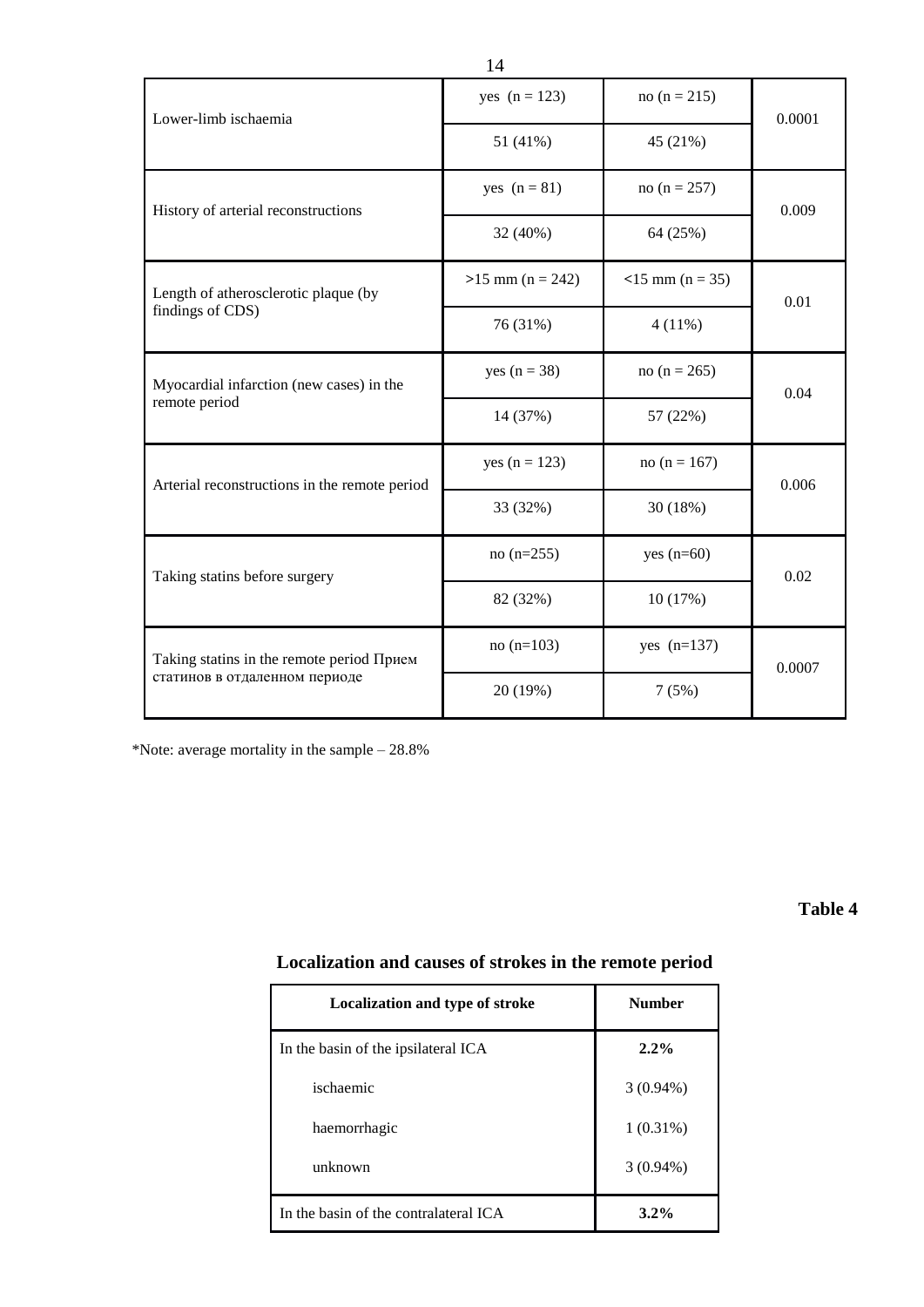| ischaemic                    | 5(1.60%)    |
|------------------------------|-------------|
| haemorrhagic                 | $2(0.64\%)$ |
| unknown                      | 3(0.96%)    |
| In the vertebrobasilar basin | 2.9%        |
| ischaemic                    | 7(2.26%)    |
| haemorrhagic                 | $1(0.32\%)$ |
| unknown                      | $1(0.32\%)$ |
| Undetermined localization    | $(3.8\%)$   |
| ischaemic                    | 2(0.63%)    |
| haemorrhagic                 | 2(0.63%)    |
| unknown                      | 8 (2.53%)   |

### **Table 5**

## **Effect of risk factors on the development of any-localization stroke**

| <b>Risk factor</b>                                    | Stroke incidence*                 | $\boldsymbol{p}$                                    |      |  |
|-------------------------------------------------------|-----------------------------------|-----------------------------------------------------|------|--|
| History of acute cerebral circulation                 | yes $(n = 94)$                    | no $(n = 220)$                                      | 0,05 |  |
| impairment before surgery                             | 17 (18%)                          | $21(10\%)$                                          |      |  |
| State of the reconstructed internal carotid<br>artery | restenosis $\geq 70\%$ (n =<br>8) | intact or<br>restenosis $\langle 70\%$<br>$(n=156)$ | 0,02 |  |
|                                                       | 3(38%)                            | $17(11\%)$                                          |      |  |
| Diabetes mellitus in the remote period                | yes $(n = 102)$                   | no (n = $176$ )                                     | 0.03 |  |
|                                                       | 18 (18%)                          | 16 (9%)                                             |      |  |

\*Note: average incidence of stroke in the sample – 12.1%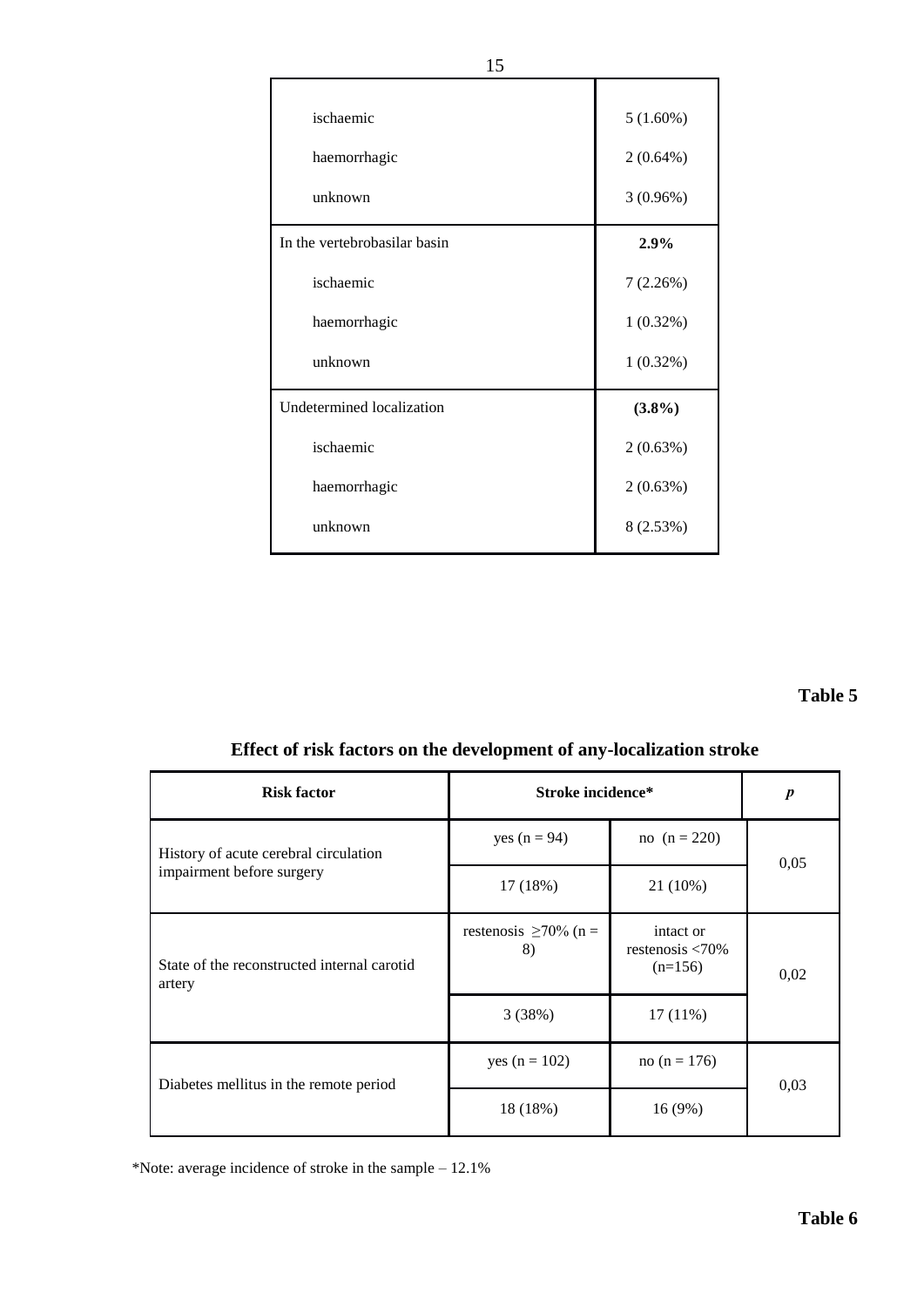### 16

# **Clinical course of restenoses of the ipsilateral internal carotid artery**

| Clinical manifestations of restenosis and management policy                                                                           | <b>Number</b> |
|---------------------------------------------------------------------------------------------------------------------------------------|---------------|
| Asymptomatic occlusion                                                                                                                |               |
| Occlusion with transitory ischaemic attacks                                                                                           |               |
| Acute cerebral circulation impairment of ipsilateral localization, common carotid-<br>internal carotid prosthetic repair performed    |               |
| General cerebral symptomatology; ICA stenting performed                                                                               |               |
| General cerebral symptomatology, endograft repair of the ICA                                                                          |               |
| General cerebral symptomatology; hospitalization for ICA stenting was envisaged, but<br>the women died of unknown-localization stroke |               |
| Asymptomatic course; dynamic follow up                                                                                                |               |
| General cerebral symptomatology; dynamic follow up                                                                                    |               |

## **Table 7**

## **Survival in the remote period**

| <b>Author ABTOP</b>                  | $\mathbf n$ | <b>Type of CEA</b> | <b>Duration of follow</b><br>up, years | <b>Total survival</b> |
|--------------------------------------|-------------|--------------------|----------------------------------------|-----------------------|
| Kang J. et al., 2014 [22]            | 3014        | eCEA+cCEA          | 10                                     | 42%                   |
| Ballotta E. et al., 2014<br>$[21]$   | 2007        | eCEA               | 13                                     | 91%                   |
| Wallaert J.B. et al., 2013<br>$[19]$ | 4114        | all types          | 5                                      | 82%                   |
| Baracchini C. et al., 2012<br>$[18]$ | 1458        | eCEA               | 5                                      | 95%                   |
| Radak D. et al., 2012 [17]           | 9897        | eCEA               | 19                                     | 63%                   |
| Dorigo W. et al., 2011<br>$[15]$     | 4305        | cCEA               | 7                                      | 88%                   |
| Louagie Y. et al., 2011              | 322         | cCEA               | 10                                     | 52-66%                |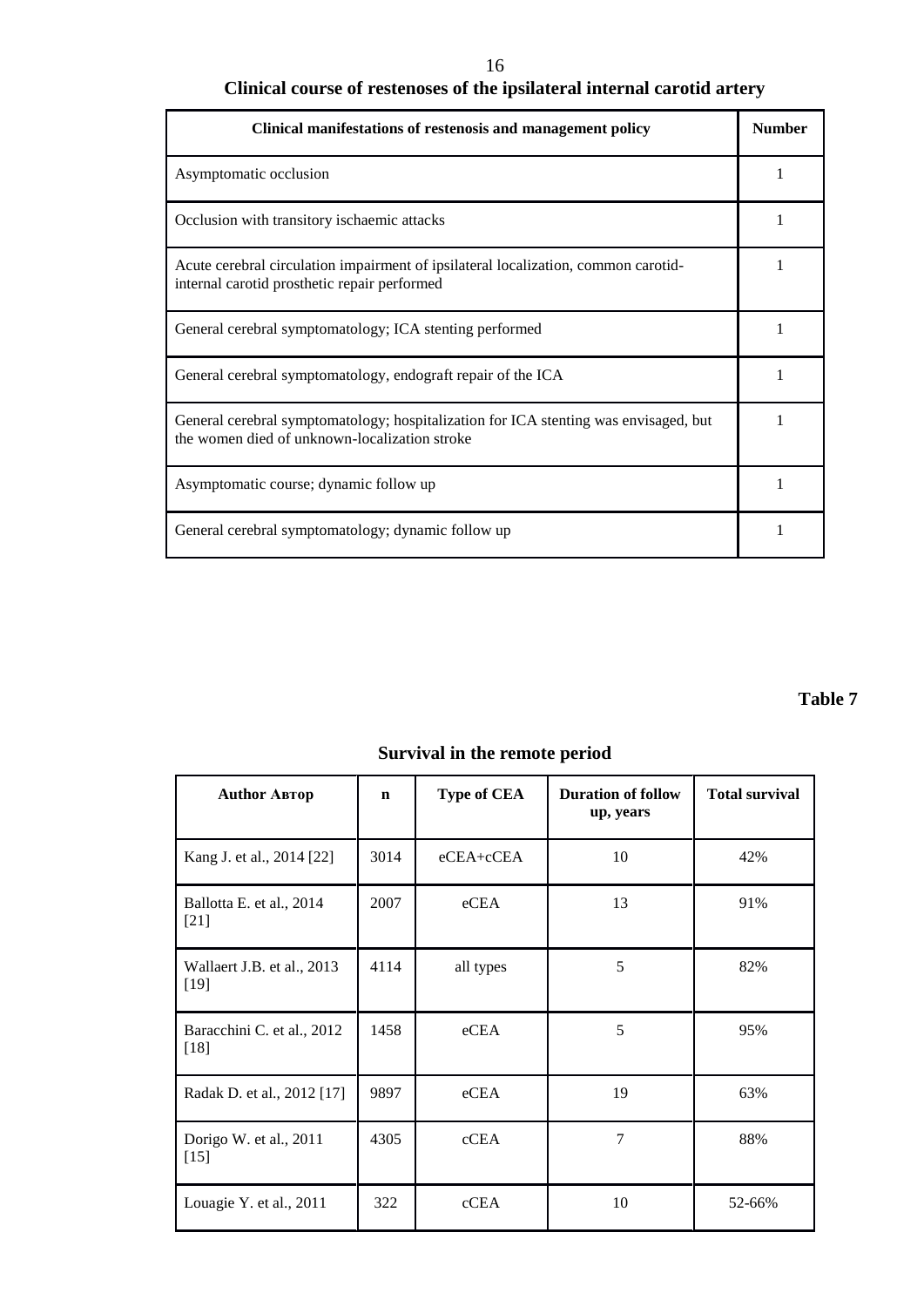| $[16]$                                                 |     |      |    |       |
|--------------------------------------------------------|-----|------|----|-------|
| Black J.H. et al., 2010<br>$[14]$                      | 534 | eCEA | 10 | 50%   |
| Institute of Surgery<br>named after A.V.<br>Vishnevsky | 393 | eCEA |    | 71.2% |

**Table 8** 

# **Stroke incidence in the remote period**

| <b>Author ABTOP</b>                | $\mathbf n$ | <b>Type</b><br>of<br><b>CEA</b> | <b>Duration of</b><br>follow up,<br>years | <b>Total</b><br>incidence of<br>strokes | <b>Incidence</b> of<br>ipsilateral strokes | <b>Incidence</b> of<br>contralateral<br>strokes |
|------------------------------------|-------------|---------------------------------|-------------------------------------------|-----------------------------------------|--------------------------------------------|-------------------------------------------------|
| Kang J. et al.,<br>2014 [22]       | 3014        | eCEA                            | 10                                        | 13%                                     | 5.4%                                       |                                                 |
|                                    |             | cCEA                            |                                           | (any ACCIs)                             | (any ACCIs)                                |                                                 |
| Ballotta E. et<br>al., 2014 [21]   | 2007        | eCEA                            | 13                                        | 0.5%                                    | 0.2%                                       | 0.3%                                            |
|                                    |             |                                 |                                           | (ischaemic)                             |                                            |                                                 |
| Babu M.A. et<br>al, 2013 [20]      | 1335        | patch                           | 16                                        | 0.9%<br>(ischaemic)                     | 0.9%                                       |                                                 |
| Baracchini C. et<br>al., 2012 [18] | 1458        | eCEA                            | 5                                         | 0.7%<br>(ischaemic)                     | 0.3%                                       | 0.4%                                            |
| Dorigo W. et<br>al., 2011 [15]     | 4305        | cCEA                            | $\overline{7}$                            | 12%                                     |                                            |                                                 |
|                                    |             |                                 |                                           | (any ACCIs)                             |                                            |                                                 |
| Louagie Y. et<br>al., 2011 [16]    | 322         | cCEA                            | 10                                        | $5.9 - 9.5\%$                           |                                            |                                                 |
|                                    |             |                                 |                                           | (any ACCIs)                             |                                            |                                                 |
| Institute of<br>Surgery named      | 393         | eCEA                            | $\overline{7}$                            | 12.1%                                   | 2.2%                                       | 3.2%                                            |
| after A.V.<br>Vishnevsky           |             |                                 |                                           | (any ACCIs)                             |                                            |                                                 |

17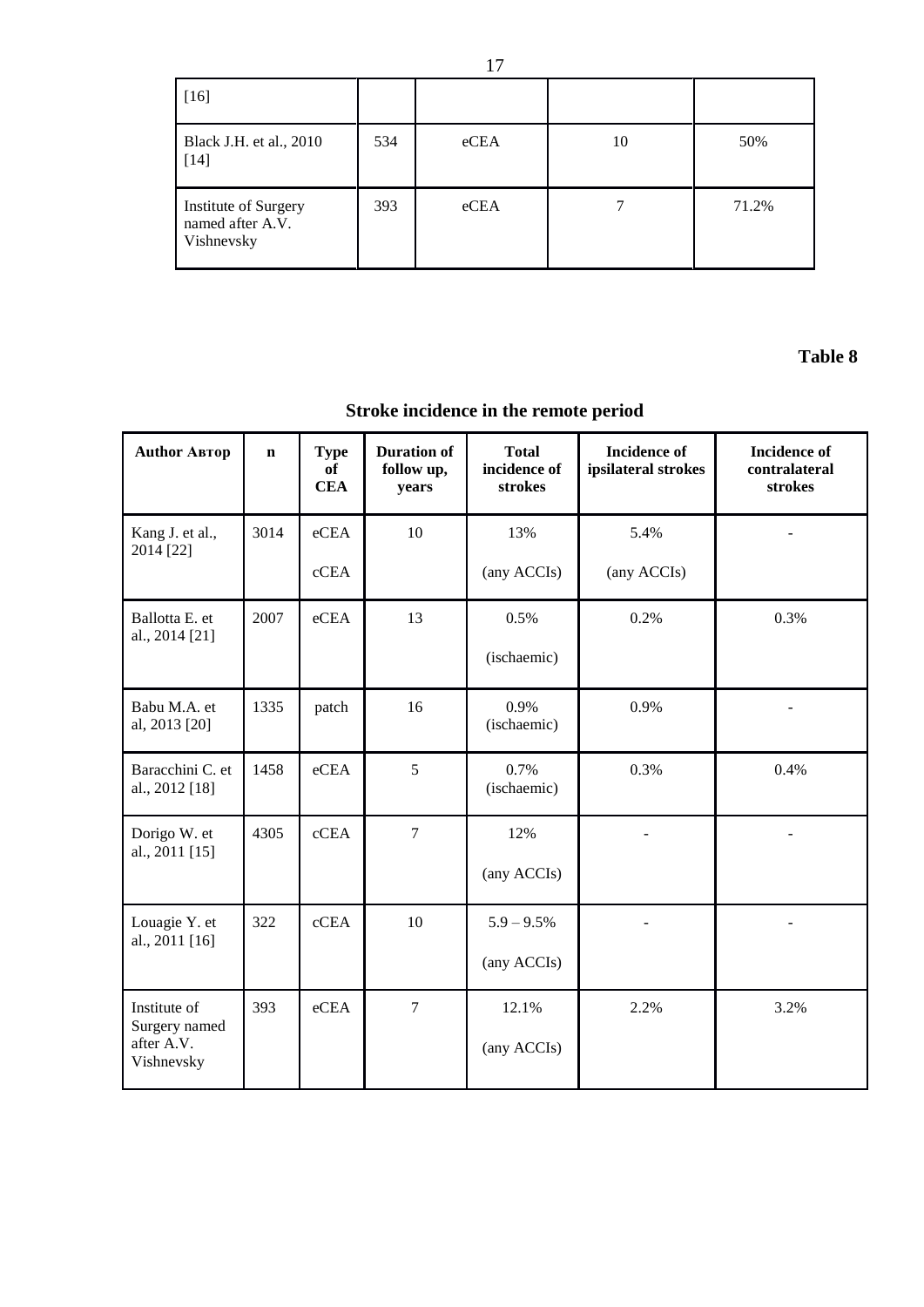| anı<br>١e | ш |
|-----------|---|
|-----------|---|

| <b>Author</b>                                       | $\mathbf n$ | Type of<br>eCEA | <b>Duration of follow</b><br>up, years | <b>Incidence of</b><br>restenoses* |
|-----------------------------------------------------|-------------|-----------------|----------------------------------------|------------------------------------|
| Ballotta E. et al., 2014 [21]                       | 2007        | eCEA            | 13                                     | $0.2\%$ ( $\geq 70\%$ )            |
| Babu M.A. et al., 2013 [20]                         | 1335        | patch           | 16                                     | $0.4\%$ (>70%)                     |
| Baracchini C. et al., 2012 [18]                     | 1458        | eCEA            | 5                                      | $0.2\%$ ( $\geq 70\%$ )            |
| Radak D. et al., 2012 [17]                          | 9897        | eCEA            | 19                                     | $4.3\%$ ( $>50\%$ )                |
| Dorigo W. et al., 2011 [15]                         | 4305        | cCEA            | $\overline{7}$                         | $21\%$ ( $>70\%$ )                 |
| Louagie Y. et al., 2011 [16]                        | 322         | cCEA            | 10                                     | 6.9-11.1% ( $\geq$ 75%)            |
| Black J.H. et al., 2010 [14]                        | 534         | eCEA            | $\mathbf{Q}$                           | 4% $(>60\%)$                       |
| Institute of Surgery named after<br>A.V. Vishnevsky | 393         | eCEA            | 7                                      | 5% (70%)                           |

**Incidence of restenoses in the remote period**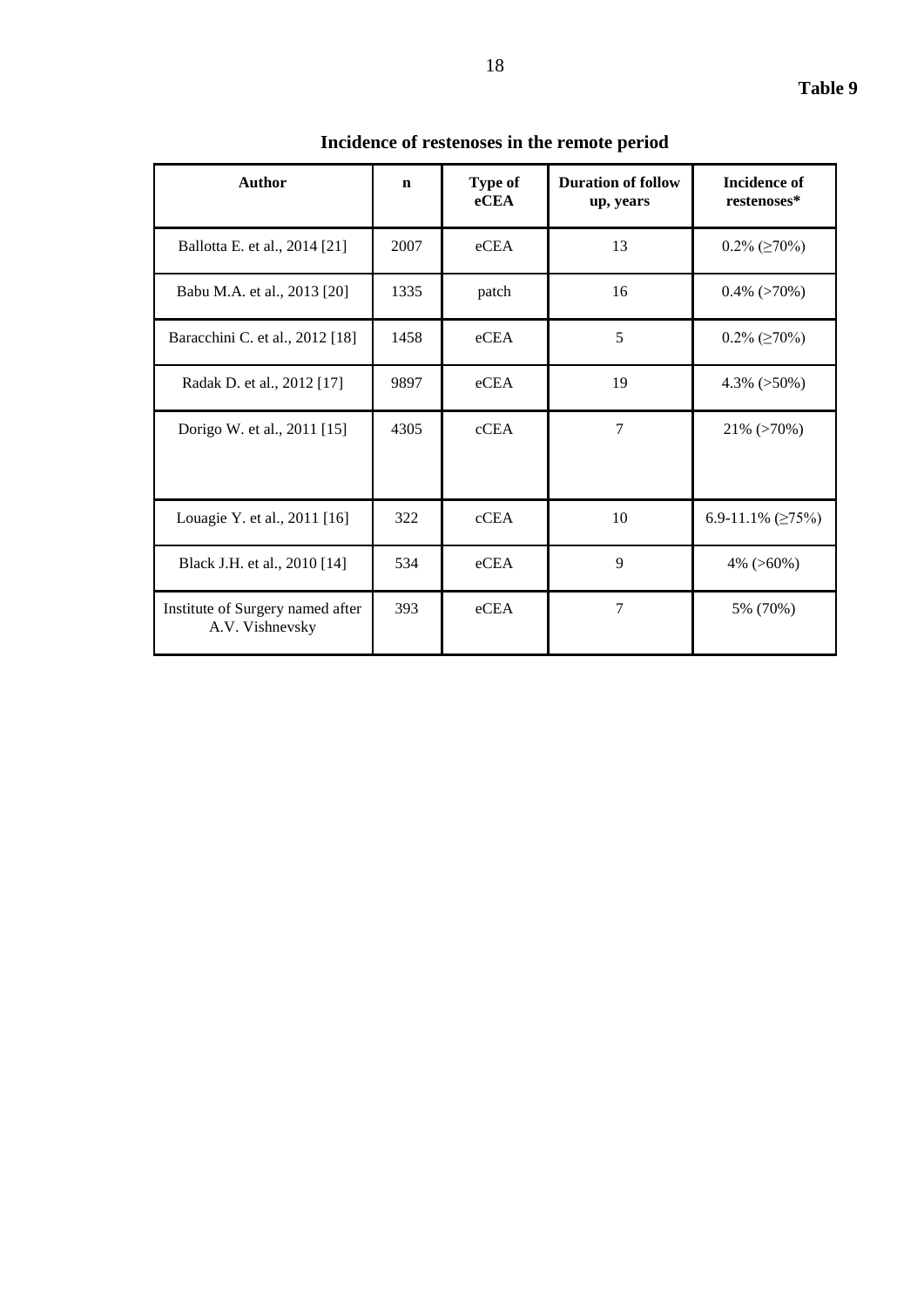

Figure 1. Cumulative survival at 5 and 10 years after surgery



Figure 2. Cumulative freedom from stroke at 5 and 10 years after surgery

19